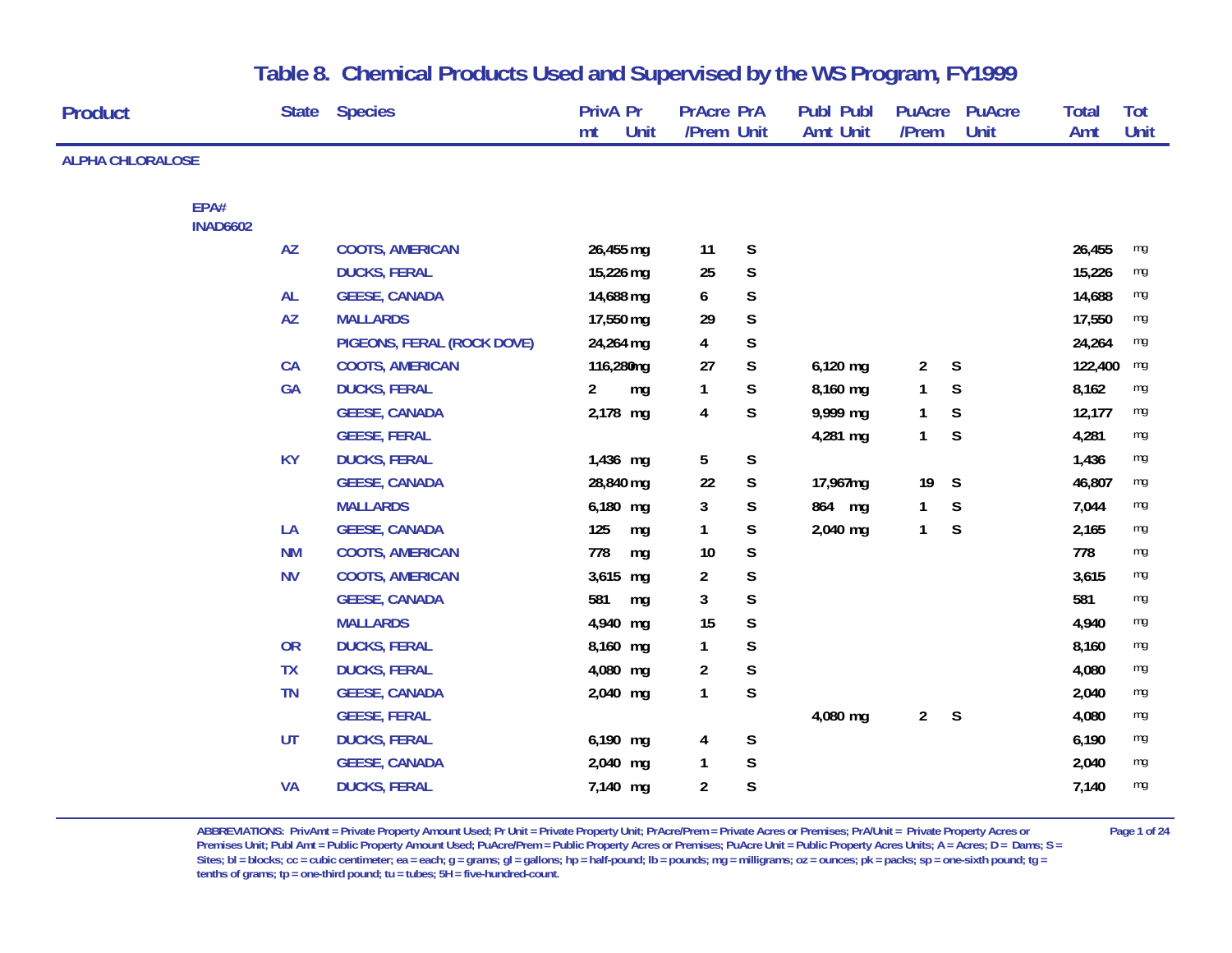| <b>Product</b>                            | <b>State</b>                        | <b>Species</b>                                   | PrivA Pr<br>mt | Unit | <b>PrAcre PrA</b><br>/Prem Unit |              | <b>Publ Publ</b><br><b>Amt Unit</b> | <b>PuAcre</b><br>/Prem | <b>PuAcre</b><br><b>Unit</b> | <b>Total</b><br>Amt | <b>Tot</b><br>Unit |
|-------------------------------------------|-------------------------------------|--------------------------------------------------|----------------|------|---------------------------------|--------------|-------------------------------------|------------------------|------------------------------|---------------------|--------------------|
|                                           |                                     |                                                  |                |      |                                 |              |                                     |                        |                              |                     |                    |
| <b>ALPHA CHLORALOSE</b>                   |                                     |                                                  |                |      |                                 |              |                                     |                        |                              |                     |                    |
|                                           | <b>VA</b>                           | <b>MALLARDS</b>                                  |                |      |                                 |              | 816 mg                              | 2 <sup>7</sup>         | S                            | 816                 | mg                 |
|                                           | <b>WA</b>                           | <b>GEESE, CANADA</b>                             | 2,040 mg       |      | $\mathbf{1}$                    | $\mathsf S$  |                                     |                        |                              | 2,040               | mg                 |
|                                           |                                     | <b>GEESE, FERAL</b>                              |                |      |                                 |              | 10,200mg                            | $\overline{2}$         | S                            | 10,200              | mg                 |
|                                           | <b>Total for ALPHA CHLORALOSE</b>   |                                                  | 294,828        |      | 11                              |              | 64,527                              | 32                     |                              | 359,355             |                    |
| <b>AVITROL (CORN)</b>                     |                                     |                                                  |                |      |                                 |              |                                     |                        |                              |                     |                    |
|                                           | EPA#<br>11649-7                     |                                                  |                |      |                                 |              |                                     |                        |                              |                     |                    |
|                                           | <b>TX</b>                           | PIGEONS, FERAL (ROCK DOVE)                       | 10             | 0Z   | 4                               | $\mathsf{S}$ |                                     |                        |                              | 10                  | 0Z                 |
|                                           | <b>Total for AVITROL (CORN)</b>     |                                                  | 10             |      | 4                               |              |                                     |                        |                              | 10                  |                    |
| <b>AVITROL CONCENTRATE</b><br>(STARLINGS) |                                     |                                                  |                |      |                                 |              |                                     |                        |                              |                     |                    |
|                                           | EPA#<br>11649-11                    |                                                  |                |      |                                 |              |                                     |                        |                              |                     |                    |
|                                           | <b>KY</b>                           | <b>STARLINGS, EUROPEAN</b>                       |                |      |                                 |              | 60<br>g.                            | 6                      | S                            | 60                  | g.                 |
|                                           |                                     | <b>Total for AVITROL CONCENTRATE (STARLINGS)</b> |                |      |                                 |              | 60                                  | 6                      |                              | 60                  |                    |
| <b>AVITROL CORN CHOPS</b>                 |                                     |                                                  |                |      |                                 |              |                                     |                        |                              |                     |                    |
|                                           | EPA#<br>11649-6                     |                                                  |                |      |                                 |              |                                     |                        |                              |                     |                    |
|                                           | IA                                  | <b>SPARROWS, HOUSE/ENGLISH</b>                   |                |      |                                 |              | $\overline{a}$<br>0Z                | $\mathbf{1}$           | S                            | $\overline{2}$      | 0Z                 |
|                                           | <b>KY</b>                           | <b>SPARROWS, HOUSE/ENGLISH</b>                   | 16             | 0Z   | 1                               | S            | 25<br><b>OZ</b>                     | 12 S                   |                              | 41                  | 0Z                 |
|                                           | <b>ND</b>                           | <b>SPARROWS, HOUSE/ENGLISH</b>                   | 14             | 0Z   | 4                               | $\mathsf S$  |                                     |                        |                              | 14                  | 0Z                 |
|                                           | <b>Total for AVITROL CORN CHOPS</b> |                                                  | 30             |      |                                 |              | 27                                  | 13                     |                              | 57                  |                    |

ABBREVIATIONS: PrivAmt = Private Property Amount Used; Pr Unit = Private Property Unit; PrAcre/Prem = Private Acres or Premises; PrA/Unit = Private Property Acres or Page 2 of 24 Premises Unit; Publ Amt = Public Property Amount Used; PuAcre/Prem = Public Property Acres or Premises; PuAcre Unit = Public Property Acres Units; A = Acres; D = Dams; S = Sites; bl = blocks; cc = cubic centimeter; ea = each; g = grams; gl = gallons; hp = half-pound; lb = pounds; mg = milligrams; oz = ounces; pk = packs; sp = one-sixth pound; tg = **tenths of grams; tp = one-third pound; tu = tubes; 5H = five-hundred-count.**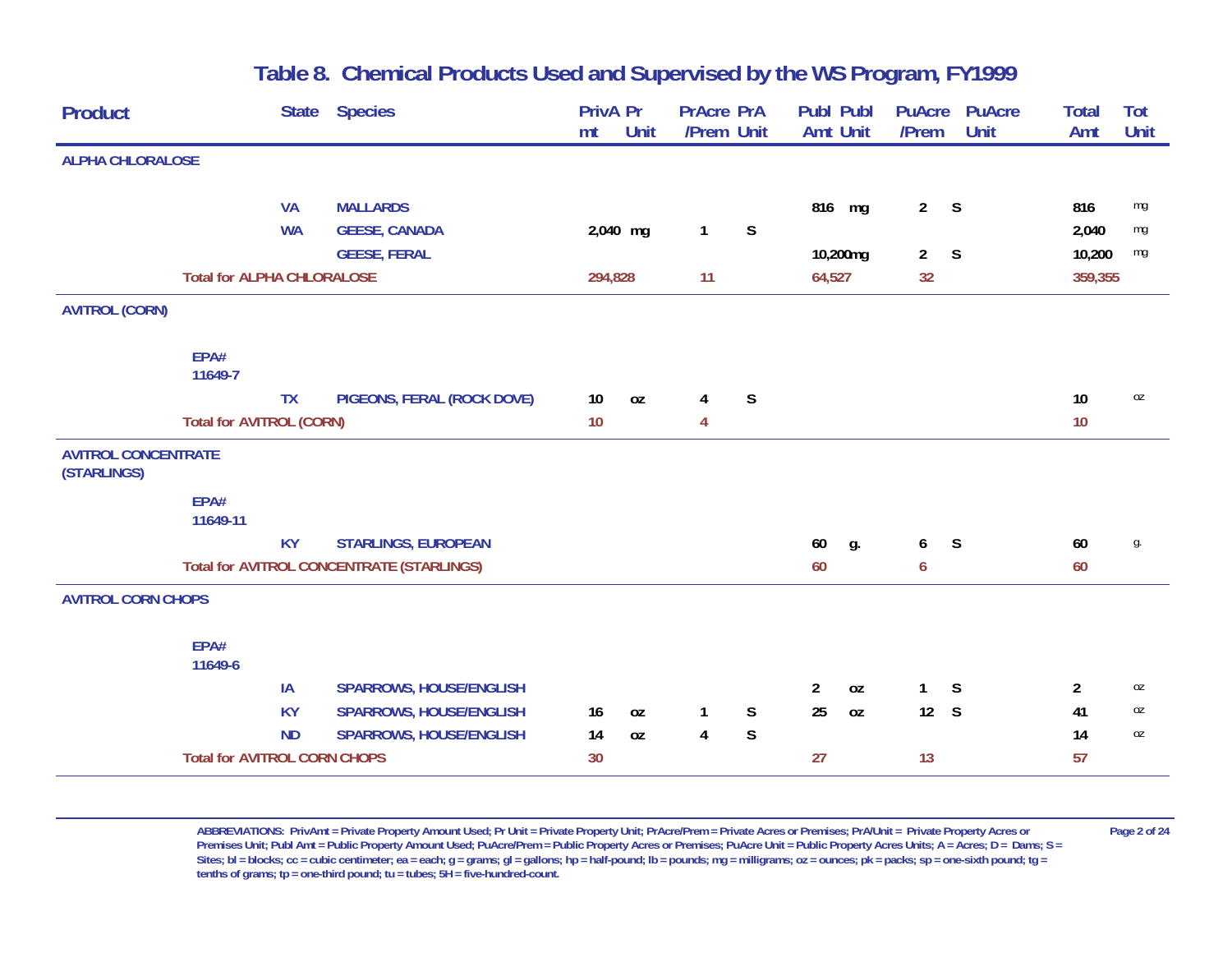| <b>Product</b>       |               | <b>State</b> | <b>Species</b>                  | <b>PrivA Pr</b><br>mt | Unit              | <b>PrAcre PrA</b><br>/Prem Unit |             | <b>Publ Publ</b><br>Amt Unit |               | <b>PuAcre</b><br>/Prem | <b>PuAcre</b><br>Unit | <b>Total</b><br>Amt | <b>Tot</b><br>Unit |
|----------------------|---------------|--------------|---------------------------------|-----------------------|-------------------|---------------------------------|-------------|------------------------------|---------------|------------------------|-----------------------|---------------------|--------------------|
| <b>BEUTHANASIA-D</b> |               |              |                                 |                       |                   |                                 |             |                              |               |                        |                       |                     |                    |
|                      | EPA#          |              |                                 |                       |                   |                                 |             |                              |               |                        |                       |                     |                    |
|                      | NDC0061-0473- |              |                                 |                       |                   |                                 |             |                              |               |                        |                       |                     |                    |
|                      | CA            |              | <b>BEAVERS</b>                  | 13                    | $\mathop{\rm CC}$ | 4                               | $\mathsf S$ |                              |               |                        |                       | 13                  | $\mathsf{CC}$      |
|                      |               |              | <b>BOBCATS</b>                  | 5                     | $_{\rm CC}$       | 1                               | $\mathsf S$ |                              |               |                        |                       | 5                   | cc                 |
|                      |               |              | <b>CATS/FERAL FREE RANGING</b>  | 128                   | cc                | 81                              | S           | 81                           | $\mathsf{CC}$ | 37                     | S                     | 209                 | cc                 |
|                      |               |              | <b>COYOTES</b>                  | 7                     | cc                | 4                               | $\mathsf S$ | 24                           | cc            | 5                      | S                     | 31                  | cc                 |
|                      |               |              | <b>CROWS, AMERICAN</b>          | 1                     | cc                | 1                               | S           |                              |               |                        |                       | $\mathbf{1}$        | cc                 |
|                      |               |              | DEER, z-(OTHER)                 | 5                     | cc                | 1                               | $\mathsf S$ |                              |               |                        |                       | 5                   | cc                 |
|                      |               |              | <b>FOXES, GRAY</b>              | 23                    | cc                | 9                               | S           | 11                           | $_{\rm CC}$   | 4                      | S                     | 34                  | cc                 |
|                      |               |              | <b>FOXES, RED</b>               | 16                    | cc                | 14                              | S           | 19                           | cc            | 11                     | S                     | 35                  | cc                 |
|                      |               |              | OPOSSUMS, VIRGINIA              | 205                   | cc                | 114                             | S           | 145                          | cc            | 72                     | S                     | 350                 | cc                 |
|                      |               |              | <b>OWLS, BURROWING</b>          | 1                     | cc                | 1                               | $\mathsf S$ |                              |               |                        |                       | $\mathbf{1}$        | cc                 |
|                      |               |              | <b>RACCOONS</b>                 | 520                   | cc                | 211                             | S           | 78                           | cc            | 29                     | S                     | 598                 | cc                 |
|                      |               |              | RATS, BLACK (ROOF)              | $\overline{2}$        | cc                | 5                               | S           |                              |               |                        |                       | $\overline{a}$      | cc                 |
|                      |               |              | <b>RAVENS, COMMON</b>           |                       |                   |                                 |             |                              | cc            | $\mathbf{1}$           | S                     | 1                   | cc                 |
|                      |               |              | <b>SHRIKES, (ALL)</b>           |                       |                   |                                 |             |                              | cc            | $\mathbf{1}$           | S                     | 1                   | cc                 |
|                      |               |              | <b>SKUNKS, SPOTTED</b>          | 3                     | cc                | $\overline{a}$                  | $\mathsf S$ |                              |               |                        |                       | $\mathbf{3}$        | cc                 |
|                      |               |              | <b>SKUNKS, STRIPED</b>          | 4,083 cc              |                   | 1,843                           | S           | 633                          | cc            | 303                    |                       | 4,716               | cc                 |
|                      |               |              | <b>SQUIRRELS, GROUND (ALL)</b>  | $\overline{a}$        | cc                | 4                               | S           | 25                           | cc            | 67                     | S                     | 27                  | cc                 |
|                      |               |              | <b>WEASELS</b>                  |                       |                   |                                 |             | 0                            | cc            | $\mathbf{1}$           | S                     | $\pmb{0}$           | cc                 |
|                      | <b>NE</b>     |              | <b>CATS, FERAL/FREE RANGING</b> | 3                     | cc                | 1                               | $\mathsf S$ |                              |               |                        |                       | 3                   | cc                 |
|                      |               |              | <b>COYOTES</b>                  | 20                    | cc                | 1                               | $\mathsf S$ |                              |               |                        |                       | 20                  | cc                 |
|                      |               |              | <b>OPOSSUMS, VIRGINIA</b>       | 33                    | cc                | 8                               | $\mathsf S$ | 10 <sup>°</sup>              | cc            | 3                      | S                     | 43                  | cc                 |
|                      |               |              | <b>RACCOONS</b>                 | 9                     | cc                | 1                               | $\mathsf S$ |                              |               |                        |                       | 9                   | $\mathsf{CC}$      |
|                      | <b>ND</b>     |              | <b>SKUNKS, STRIPED</b>          | 43                    | cc                | 13                              | S           |                              |               |                        |                       | 43                  | cc                 |
|                      | <b>NE</b>     |              | <b>SKUNKS, STRIPED</b>          | 783                   | cc                | 246                             | S           | 35                           | cc            | 11                     | S                     | 818                 | cc                 |
|                      |               |              |                                 |                       |                   |                                 |             |                              |               |                        |                       |                     |                    |

**ABBREVIATIONS: PrivAmt = Private Property Amount Used; Pr Unit = Private Property Unit; PrAcre/Prem = Private Acres or Premises; PrA/Unit = Private Property Acres or Page 3 of 24 Premises Unit; Publ Amt = Public Property Amount Used; PuAcre/Prem = Public Property Acres or Premises; PuAcre Unit = Public Property Acres Units; A = Acres; D = Dams; S =**  Sites; bl = blocks; cc = cubic centimeter; ea = each; g = grams; gl = gallons; hp = half-pound; lb = pounds; mg = milligrams; oz = ounces; pk = packs; sp = one-sixth pound; tg = **tenths of grams; tp = one-third pound; tu = tubes; 5H = five-hundred-count.**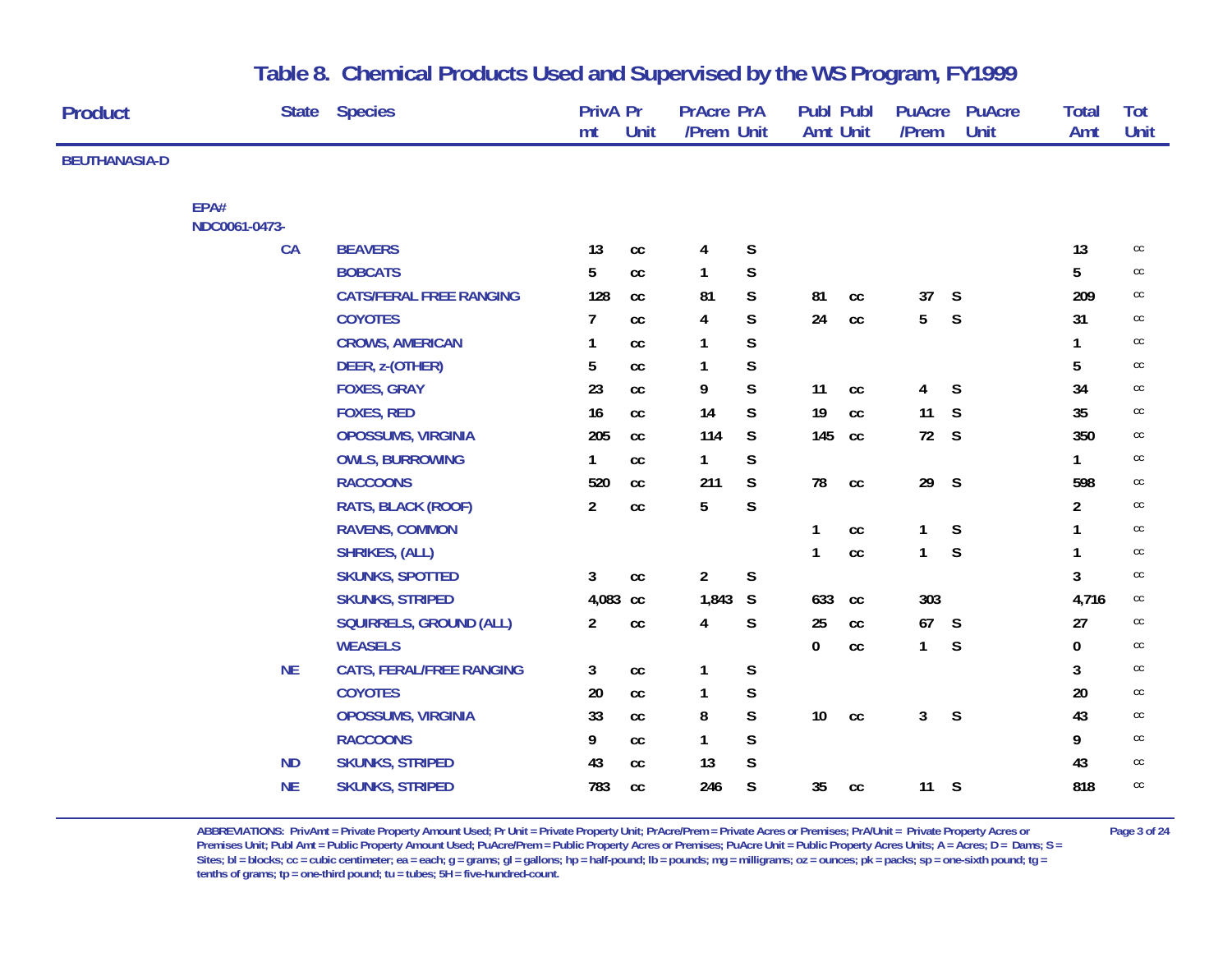|                              | <b>Species</b>           |                                                                                                                                                                                                    |               |                                  |              | <b>Publ Publ</b>                | <b>PuAcre</b> | <b>PuAcre</b> | <b>Total</b>     | <b>Tot</b>    |
|------------------------------|--------------------------|----------------------------------------------------------------------------------------------------------------------------------------------------------------------------------------------------|---------------|----------------------------------|--------------|---------------------------------|---------------|---------------|------------------|---------------|
|                              |                          |                                                                                                                                                                                                    |               |                                  |              |                                 |               |               |                  | <b>Unit</b>   |
|                              |                          |                                                                                                                                                                                                    |               |                                  |              |                                 |               |               |                  |               |
| <b>ND</b>                    | <b>SQUIRRELS, FOX</b>    | $\overline{a}$                                                                                                                                                                                     | cc            | $\mathbf{1}$                     | $\mathsf S$  |                                 |               |               | $\overline{2}$   | $\mathsf{CC}$ |
| <b>UT</b>                    | <b>RACCOONS</b>          | $\overline{2}$                                                                                                                                                                                     | cc            | $\mathbf{1}$                     | S            |                                 |               |               | $\overline{2}$   | $\mathsf{CC}$ |
|                              | <b>SKUNKS, STRIPED</b>   | 187                                                                                                                                                                                                | cc            | 79                               | S.           |                                 |               |               | 187              | $\mathsf{CC}$ |
|                              |                          |                                                                                                                                                                                                    |               | $\overline{4}$                   |              | 1,062                           | 545           |               | 7,155            |               |
| <b>BRODIFACOUM (TALON-G</b>  |                          |                                                                                                                                                                                                    |               |                                  |              |                                 |               |               |                  |               |
| EPA#<br>10182-334            |                          |                                                                                                                                                                                                    |               |                                  |              |                                 |               |               |                  |               |
| <b>TX</b>                    | RATS, BLACK (ROOF)       | 40                                                                                                                                                                                                 | pk            | $\mathbf{1}$                     | S            |                                 |               |               | 40               | pk            |
|                              |                          | 40                                                                                                                                                                                                 |               | $\mathbf{1}$                     |              |                                 |               |               | 40               |               |
| <b>BRODIFACOUM (TALON-G)</b> |                          |                                                                                                                                                                                                    |               |                                  |              |                                 |               |               |                  |               |
| EPA#<br>10182-38             |                          |                                                                                                                                                                                                    |               |                                  |              |                                 |               |               |                  |               |
| <b>AL</b>                    | <b>MICE/RATS (MIXED)</b> | 34                                                                                                                                                                                                 | Ib            | 18                               | S            |                                 |               |               | 34               | $\mathsf{lb}$ |
|                              | <b>RATS, NORWAY</b>      | 1                                                                                                                                                                                                  | $\mathsf{lb}$ | $\mathbf{1}$                     | $\mathsf{S}$ |                                 |               |               | $\mathbf{1}$     | $\mathsf{lb}$ |
|                              |                          | 35                                                                                                                                                                                                 |               | 18                               |              |                                 |               |               | 35               |               |
| <b>BROMADIOLONE (BELL</b>    |                          |                                                                                                                                                                                                    |               |                                  |              |                                 |               |               |                  |               |
| EPA#<br>12455-69             |                          |                                                                                                                                                                                                    |               |                                  |              |                                 |               |               |                  |               |
| <b>VA</b>                    | <b>MICE/RATS (MIXED)</b> | 40                                                                                                                                                                                                 | Ib            | 24                               | S            |                                 |               |               | 40               | $\mathsf{lb}$ |
|                              | <b>RATS, NORWAY</b>      |                                                                                                                                                                                                    |               |                                  |              | 130<br>$\mathsf{lb}$            | 59            |               | 130              | $\mathsf{lb}$ |
|                              |                          | 40                                                                                                                                                                                                 |               | 24                               |              | 130                             | 59            |               | 170              |               |
|                              |                          | <b>State</b><br><b>Total for BEUTHANASIA-D</b><br>Total for BRODIFACOUM (TALON-G w/BITREX) (25g/Pk)<br><b>Total for BRODIFACOUM (TALON-G)</b><br><b>Total for BROMADIOLONE (BELL LABS CONTRAC)</b> | mt            | <b>PrivA Pr</b><br>Unit<br>6,093 |              | <b>PrAcre PrA</b><br>/Prem Unit | Amt Unit      | /Prem         | <b>Unit</b><br>S | Amt           |

ABBREVIATIONS: PrivAmt = Private Property Amount Used; Pr Unit = Private Property Unit; PrAcre/Prem = Private Acres or Premises; PrA/Unit = Private Property Acres or Page 4 of 24 Premises Unit; Publ Amt = Public Property Amount Used; PuAcre/Prem = Public Property Acres or Premises; PuAcre Unit = Public Property Acres Units; A = Acres; D = Dams; S = Sites; bl = blocks; cc = cubic centimeter; ea = each; g = grams; gl = gallons; hp = half-pound; lb = pounds; mg = milligrams; oz = ounces; pk = packs; sp = one-sixth pound; tg = **tenths of grams; tp = one-third pound; tu = tubes; 5H = five-hundred-count.**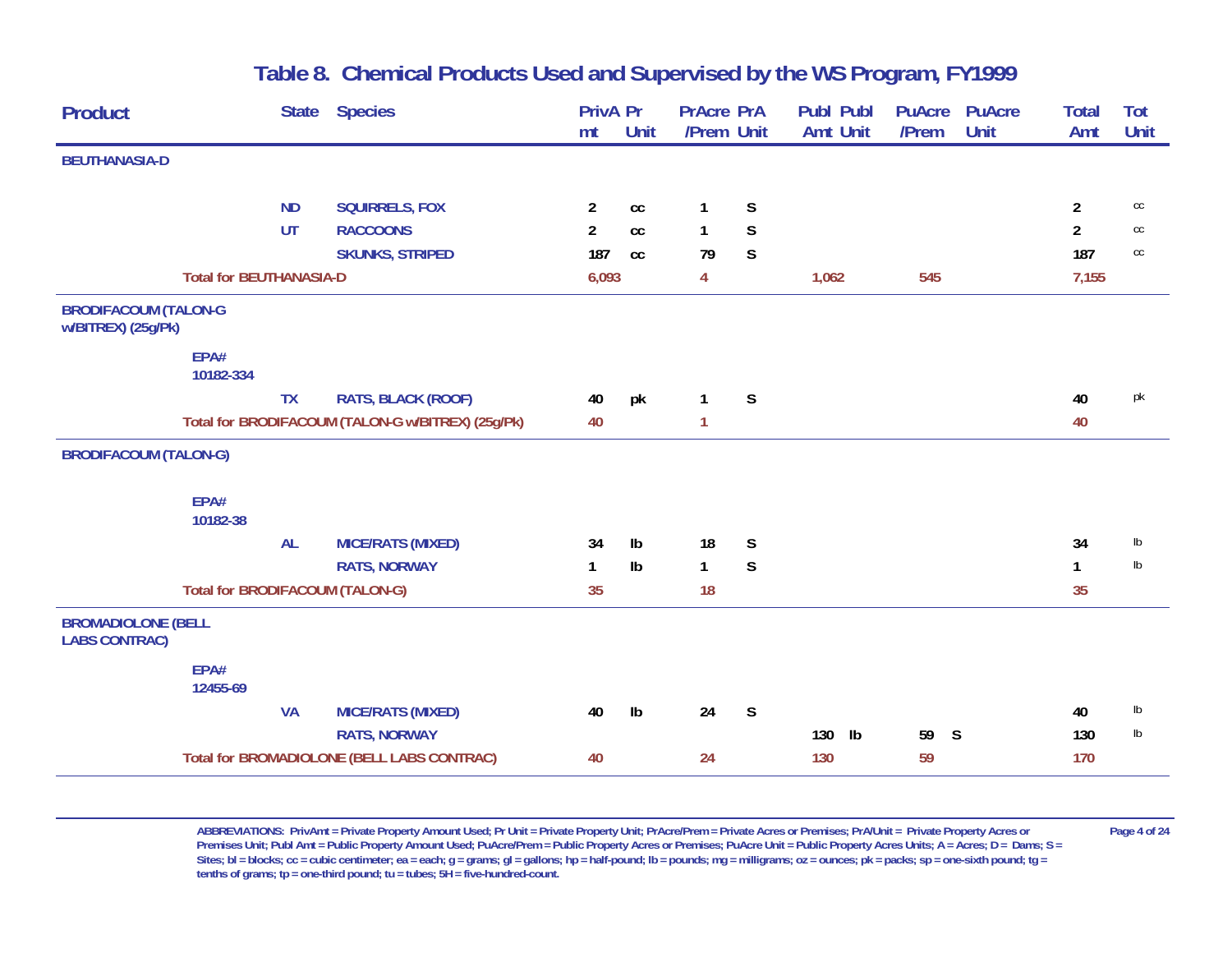| <b>Product</b>                                                                   |                   | <b>State</b> | <b>Species</b>                                     | <b>PrivA Pr</b><br>mt | Unit           | <b>PrAcre PrA</b><br>/Prem Unit |              | <b>Publ Publ</b><br><b>Amt Unit</b> | <b>PuAcre</b><br>/Prem | <b>PuAcre</b><br><b>Unit</b> | <b>Total</b><br>Amt | Tot<br>Unit |
|----------------------------------------------------------------------------------|-------------------|--------------|----------------------------------------------------|-----------------------|----------------|---------------------------------|--------------|-------------------------------------|------------------------|------------------------------|---------------------|-------------|
| <b>CHLOROPHACINONE</b><br><b>RODENT BAIT BLOCK</b>                               |                   |              |                                                    |                       |                |                                 |              |                                     |                        |                              |                     |             |
|                                                                                  | EPA#<br>CA-890025 |              |                                                    |                       |                |                                 |              |                                     |                        |                              |                     |             |
|                                                                                  |                   | <b>CA</b>    | <b>MUSKRATS, z-(OTHER)</b>                         | 768                   | bl             | 768                             | S            |                                     |                        |                              | 768                 | bl          |
|                                                                                  |                   |              | <b>Total for CHLOROPHACINONE RODENT BAIT BLOCK</b> | 768                   |                | 768                             |              |                                     |                        |                              | 768                 |             |
| COMPOUND 1080 LP<br><b>COLLAR (TX)</b>                                           |                   |              |                                                    |                       |                |                                 |              |                                     |                        |                              |                     |             |
|                                                                                  | EPA#<br>46779-1   |              |                                                    |                       |                |                                 |              |                                     |                        |                              |                     |             |
|                                                                                  |                   | <b>TX</b>    | <b>COYOTES</b>                                     | 66                    | ea             | 29                              | S            |                                     |                        |                              | 66                  | ea          |
|                                                                                  |                   |              | Total for COMPOUND 1080 LP COLLAR (TX)             | 66                    |                | 29                              |              |                                     |                        |                              | 66                  |             |
| <b>COMPOUND 1080 LP</b><br><b>COLLAR (WS)</b>                                    |                   |              |                                                    |                       |                |                                 |              |                                     |                        |                              |                     |             |
|                                                                                  | EPA#<br>56228-22  |              |                                                    |                       |                |                                 |              |                                     |                        |                              |                     |             |
|                                                                                  |                   | <b>VA</b>    | <b>COYOTES</b>                                     | $\overline{2}$        | ea             | $\overline{2}$                  | $\mathsf S$  |                                     |                        |                              | $\overline{2}$      | ea          |
|                                                                                  |                   | <b>WV</b>    | <b>COYOTES</b>                                     | 5                     | ea             | 5                               | $\mathsf{S}$ |                                     |                        |                              | 5                   | ea          |
|                                                                                  |                   |              | Total for COMPOUND 1080 LP COLLAR (WS)             | $\overline{7}$        |                | $\overline{2}$                  |              |                                     |                        |                              | $\overline{7}$      |             |
| <b>DIPHACINONE (EATON'S</b><br><b>BAIT BLOCKS</b><br><b>DODENTICIDE) 2 oz/RI</b> | EPA#<br>$56 - 41$ |              |                                                    |                       |                |                                 |              |                                     |                        |                              |                     |             |
|                                                                                  |                   | <b>AL</b>    | <b>MICE/RATS (MIXED)</b>                           | 15                    | bI             | 3                               | S            |                                     |                        |                              | 15                  | bl          |
|                                                                                  |                   |              | <b>RATS, NORWAY</b>                                | 53                    | bl             | 6                               | S            |                                     |                        |                              | 53                  | bl          |
|                                                                                  |                   | GU           | <b>RATS, NORWAY</b>                                | 69                    | bl             | 9                               | $\mathsf S$  | 1,317 bl                            | 16S                    |                              | 1,386               | bl          |
|                                                                                  |                   | <b>WY</b>    | <b>RATS, NORWAY</b>                                | 1                     | b <sub>l</sub> | $\mathbf{1}$                    | $\mathsf S$  |                                     |                        |                              | $\mathbf{1}$        | b           |
|                                                                                  |                   |              |                                                    |                       |                |                                 |              |                                     |                        |                              |                     |             |

ABBREVIATIONS: PrivAmt = Private Property Amount Used; Pr Unit = Private Property Unit; PrAcre/Prem = Private Acres or Premises; PrA/Unit = Private Property Acres or Page 5 of 24 Premises Unit; Publ Amt = Public Property Amount Used; PuAcre/Prem = Public Property Acres or Premises; PuAcre Unit = Public Property Acres Units; A = Acres; D = Dams; S = Sites; bl = blocks; cc = cubic centimeter; ea = each; g = grams; gl = gallons; hp = half-pound; lb = pounds; mg = milligrams; oz = ounces; pk = packs; sp = one-sixth pound; tg = **tenths of grams; tp = one-third pound; tu = tubes; 5H = five-hundred-count.**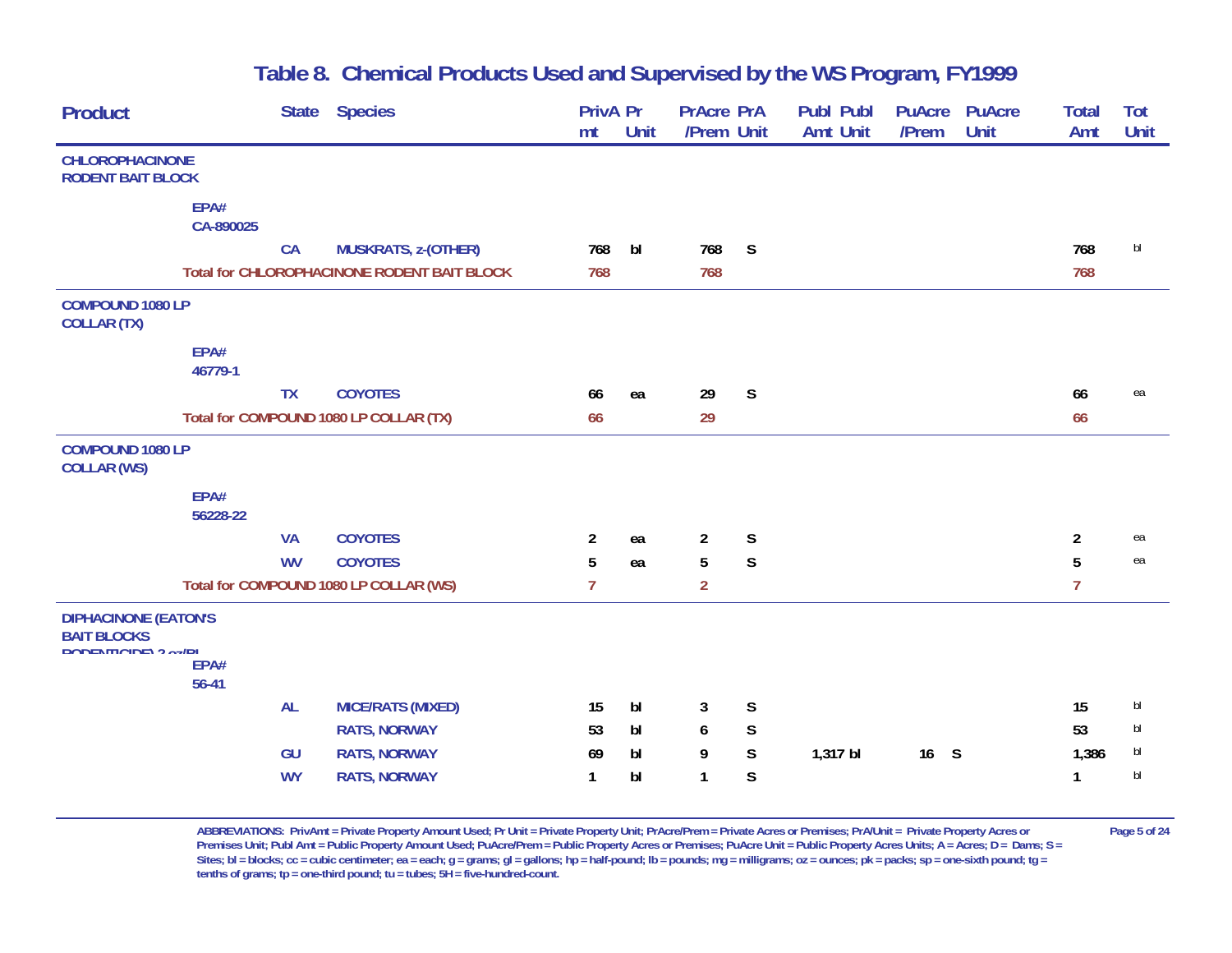| <b>Product</b>                                                |                       | <b>State</b> | <b>Species</b>                                              | <b>PrivA Pr</b><br>mt | <b>Unit</b> | <b>PrAcre PrA</b><br>/Prem Unit |             | <b>Publ Publ</b><br><b>Amt Unit</b> |    | <b>PuAcre</b><br>/Prem | <b>PuAcre</b><br>Unit | <b>Total</b><br>Amt | Tot<br><b>Unit</b> |
|---------------------------------------------------------------|-----------------------|--------------|-------------------------------------------------------------|-----------------------|-------------|---------------------------------|-------------|-------------------------------------|----|------------------------|-----------------------|---------------------|--------------------|
| <b>DIPHACINONE (EATON'S</b>                                   |                       |              |                                                             |                       |             |                                 |             |                                     |    |                        |                       |                     |                    |
| <b>BAIT BLOCKS</b><br>DODENTICIDE) 2 oz/RI                    |                       |              |                                                             |                       |             |                                 |             |                                     |    |                        |                       |                     |                    |
|                                                               |                       |              | Total for DIPHACINONE (EATON'S BAIT BLOCKS RODENTICIDE) 138 |                       |             | $\mathbf{3}$                    |             | 1,317                               |    | 16                     |                       | 1,455               |                    |
| <b>DIPHACINONE (EATON'S</b><br><b>GOPHER BLOCK) (4 OZ/BL)</b> |                       |              |                                                             |                       |             |                                 |             |                                     |    |                        |                       |                     |                    |
|                                                               | EPA#<br>56-57         |              |                                                             |                       |             |                                 |             |                                     |    |                        |                       |                     |                    |
|                                                               |                       | <b>NM</b>    | <b>GOPHERS, POCKET (ALL)</b>                                | $\overline{2}$        | bl          | $\mathbf{1}$                    | S           |                                     |    |                        |                       | $\overline{2}$      | bl                 |
|                                                               |                       |              | Total for DIPHACINONE (EATON'S GOPHER BLOCK) (4 OZ/BL)      | $\overline{2}$        |             | $\mathbf{1}$                    |             |                                     |    |                        |                       | $\overline{2}$      |                    |
| <b>DIPHACINONE (LIQUA-TOX)</b><br>(50ml/pk)                   |                       |              |                                                             |                       |             |                                 |             |                                     |    |                        |                       |                     |                    |
|                                                               | EPA#<br>3240-17-12455 |              |                                                             |                       |             |                                 |             |                                     |    |                        |                       |                     |                    |
|                                                               |                       | <b>VA</b>    | <b>MICE/RATS (MIXED)</b>                                    | 28                    | pk          | 6                               | S           |                                     |    |                        |                       | 28                  | pk                 |
|                                                               |                       |              | <b>RATS, NORWAY</b>                                         |                       |             |                                 |             | 8                                   | pk | $\mathbf{1}$           | S                     | 8                   | pk                 |
|                                                               |                       |              | Total for DIPHACINONE (LIQUA-TOX) (50ml/pk)                 | 28                    |             | 6                               |             | 8                                   |    | 1                      |                       | 36                  |                    |
| <b>DRC-1339 CONCENTRATE</b><br>(BIRDS)                        |                       |              |                                                             |                       |             |                                 |             |                                     |    |                        |                       |                     |                    |
|                                                               | EPA#<br>56228-10      |              |                                                             |                       |             |                                 |             |                                     |    |                        |                       |                     |                    |
|                                                               |                       | <b>AZ</b>    | <b>BLACKBIRDS, z-(MIXED SPECIES)</b>                        | 19,883 g.             |             | 53                              | $\mathsf S$ |                                     |    |                        |                       | 19,883              | g.                 |
|                                                               |                       | <b>CT</b>    | <b>STARLINGS, EUROPEAN</b>                                  | 1                     | g.          | $\mathbf{1}$                    | $\mathsf S$ |                                     |    |                        |                       | 1                   | g.                 |
|                                                               |                       | <b>GA</b>    | <b>GRACKLES, BOAT-TAILED</b>                                | 1                     | g.          | $\mathbf{1}$                    | $\mathsf S$ |                                     |    |                        |                       | 1                   | g.                 |
|                                                               |                       | IA           | <b>STARLINGS, EUROPEAN</b>                                  |                       |             |                                 |             | 92                                  | g. | $\overline{2}$         | $\mathsf{S}$          | 92                  | g.                 |
|                                                               |                       | ID           | <b>STARLINGS, EUROPEAN</b>                                  | 2,685 g.              |             | 59                              | $\mathsf S$ |                                     |    |                        |                       | 2,685               | g.                 |
|                                                               |                       | <b>KY</b>    | <b>BLACKBIRDS, z-(MIXED SPECIES)</b>                        |                       |             |                                 |             | 117                                 | g. | 8                      | $\mathsf{S}$          | 117                 | g.                 |
|                                                               |                       |              | PIGEONS, FERAL (ROCK DOVE)                                  |                       |             |                                 |             | 65                                  | g. | 10                     | S                     | 65                  | g.                 |
|                                                               |                       |              | <b>STARLINGS, EUROPEAN</b>                                  | 357                   | g.          | 23                              | S           | 181                                 | g. | 20                     | S                     | 538                 | g.                 |

**ABBREVIATIONS: PrivAmt = Private Property Amount Used; Pr Unit = Private Property Unit; PrAcre/Prem = Private Acres or Premises; PrA/Unit = Private Property Acres or Page 6 of 24 Premises Unit; Publ Amt = Public Property Amount Used; PuAcre/Prem = Public Property Acres or Premises; PuAcre Unit = Public Property Acres Units; A = Acres; D = Dams; S = Sites; bl = blocks; cc = cubic centimeter; ea = each; g = grams; gl = gallons; hp = half-pound; lb = pounds; mg = milligrams; oz = ounces; pk = packs; sp = one-sixth pound; tg = tenths of grams; tp = one-third pound; tu = tubes; 5H = five-hundred-count.**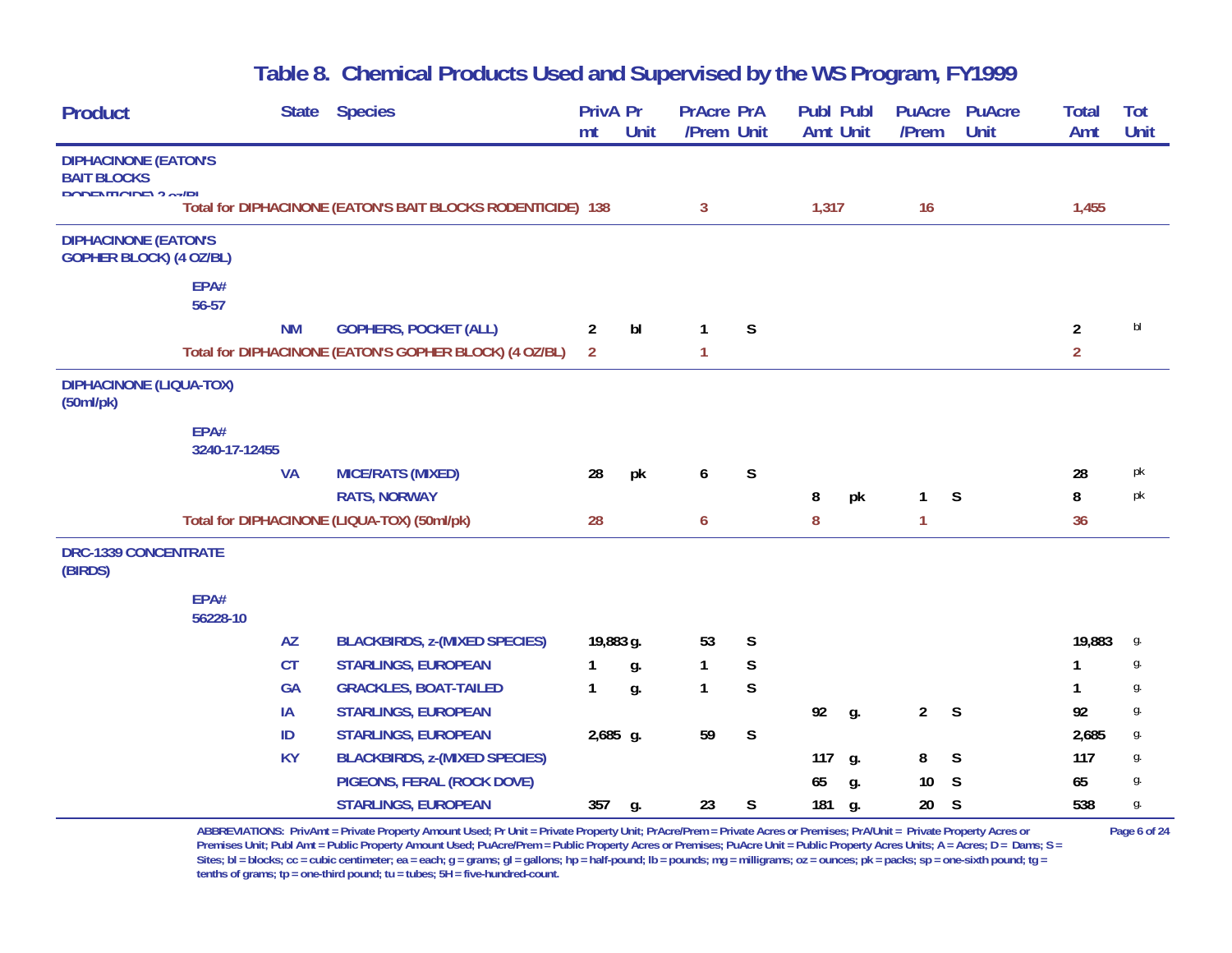| <b>Product</b>                              |                             | <b>State</b> | <b>Species</b>                         | <b>PrivA Pr</b> |       | <b>PrAcre PrA</b> |              | <b>Publ Publ</b> |       | <b>PuAcre</b>  | <b>PuAcre</b> | <b>Total</b> | Tot  |
|---------------------------------------------|-----------------------------|--------------|----------------------------------------|-----------------|-------|-------------------|--------------|------------------|-------|----------------|---------------|--------------|------|
|                                             |                             |              |                                        | mt              | Unit  | /Prem Unit        |              | <b>Amt Unit</b>  | /Prem |                | <b>Unit</b>   | Amt          | Unit |
| <b>DRC-1339 CONCENTRATE</b><br>(BIRDS)      |                             |              |                                        |                 |       |                   |              |                  |       |                |               |              |      |
|                                             |                             | MI           | <b>STARLINGS, EUROPEAN</b>             | 104             | g.    | 3                 | $\mathsf S$  |                  |       |                |               | 104          | g.   |
|                                             |                             | <b>MA</b>    | <b>STARLINGS, EUROPEAN</b>             | 83              | g.    | $\overline{a}$    | $\mathsf S$  |                  |       |                |               | 83           | g.   |
|                                             |                             | <b>NV</b>    | <b>BLACKBIRDS, z-(MIXED SPECIES)</b>   | 339             | g.    | $\overline{2}$    | $\mathsf S$  |                  |       |                |               | 339          | g.   |
|                                             |                             | <b>NM</b>    | <b>BLACKBIRDS, z-(MIXED SPECIES)</b>   | 23              | g.    | 6                 | $\mathsf S$  |                  |       |                |               | 23           | g.   |
|                                             |                             | <b>NE</b>    | <b>STARLINGS, EUROPEAN</b>             | 96              | g.    | 19                | $\mathsf S$  |                  |       |                |               | 96           | g.   |
|                                             |                             | <b>NM</b>    | <b>STARLINGS, EUROPEAN</b>             | 22              | g.    | 6                 | $\mathsf S$  |                  |       |                |               | 22           | g.   |
|                                             |                             | <b>NV</b>    | <b>STARLINGS, EUROPEAN</b>             | 4,406 g.        |       | 27                | $\mathsf{S}$ |                  |       |                |               | 4,406        | g.   |
|                                             |                             | <b>OR</b>    | <b>STARLINGS, EUROPEAN</b>             | 4,627 g.        |       | 34                | $\mathsf S$  |                  |       |                |               | 4,627        | g.   |
|                                             |                             | PA           | <b>STARLINGS, EUROPEAN</b>             | 177             | g.    | 6                 | S            |                  |       |                |               | 177          | g.   |
|                                             |                             | <b>TX</b>    | <b>BLACKBIRDS, z-(MIXED SPECIES)</b>   | 63              | g.    | 4                 | A            |                  |       |                |               | 63           | g.   |
|                                             |                             |              | <b>BLACKBIRDS, z-(MIXED SPECIES)</b>   | 681             | g.    | 1                 | S            |                  |       |                |               | 681          | g.   |
|                                             |                             | <b>UT</b>    | <b>STARLINGS, EUROPEAN</b>             | 3,722 g.        |       | 58                | $\mathsf S$  |                  |       |                |               | 3,722        | g.   |
|                                             |                             | <b>VA</b>    | <b>STARLINGS, EUROPEAN</b>             | 165             | $q$ . | 24                | S            |                  |       |                |               | 165          | g.   |
|                                             |                             | <b>WA</b>    | <b>STARLINGS, EUROPEAN</b>             | 1,588 g.        |       | 20                | $\mathsf S$  | 15<br>g.         |       | $\overline{2}$ | S             | 1,603        | g.   |
|                                             | EPA#<br>SD-980005           |              |                                        |                 |       |                   |              |                  |       |                |               |              |      |
|                                             |                             | <b>SD</b>    | <b>BLACKBIRDS, z-(MIXED SPECIES)</b>   | 34              | g.    | 5                 | $\mathsf S$  |                  |       |                |               | 34           | g.   |
|                                             | EPA#<br>TX-890001           |              |                                        |                 |       |                   |              |                  |       |                |               |              |      |
|                                             |                             | <b>TX</b>    | <b>GRACKLES, GREAT-TAILED</b>          | 59              | g.    | 231               | S            |                  |       |                |               | 59           | g.   |
|                                             |                             |              | Total for DRC-1339 CONCENTRATE (BIRDS) | 39,116          |       | 53                |              | 470              |       | 42             |               | 39,586       |      |
| <b>DRC-1339 CONCENTRATE</b><br>(BLACKBIRDS) |                             |              |                                        |                 |       |                   |              |                  |       |                |               |              |      |
|                                             | EPA#<br><b>LA-99 CRISIS</b> |              |                                        |                 |       |                   |              |                  |       |                |               |              |      |
|                                             |                             | LA           | <b>BLACKBIRDS, z-(MIXED SPECIES)</b>   | 2,476 g.        |       | 200               | S            |                  |       |                |               | 2,476        | g.   |

ABBREVIATIONS: PrivAmt = Private Property Amount Used; Pr Unit = Private Property Unit; PrAcre/Prem = Private Acres or Premises; PrA/Unit = Private Property Acres or Page 7 of 24 Premises Unit; Publ Amt = Public Property Amount Used; PuAcre/Prem = Public Property Acres or Premises; PuAcre Unit = Public Property Acres Units; A = Acres; D = Dams; S = Sites; bl = blocks; cc = cubic centimeter; ea = each; g = grams; gl = gallons; hp = half-pound; lb = pounds; mg = milligrams; oz = ounces; pk = packs; sp = one-sixth pound; tg = **tenths of grams; tp = one-third pound; tu = tubes; 5H = five-hundred-count.**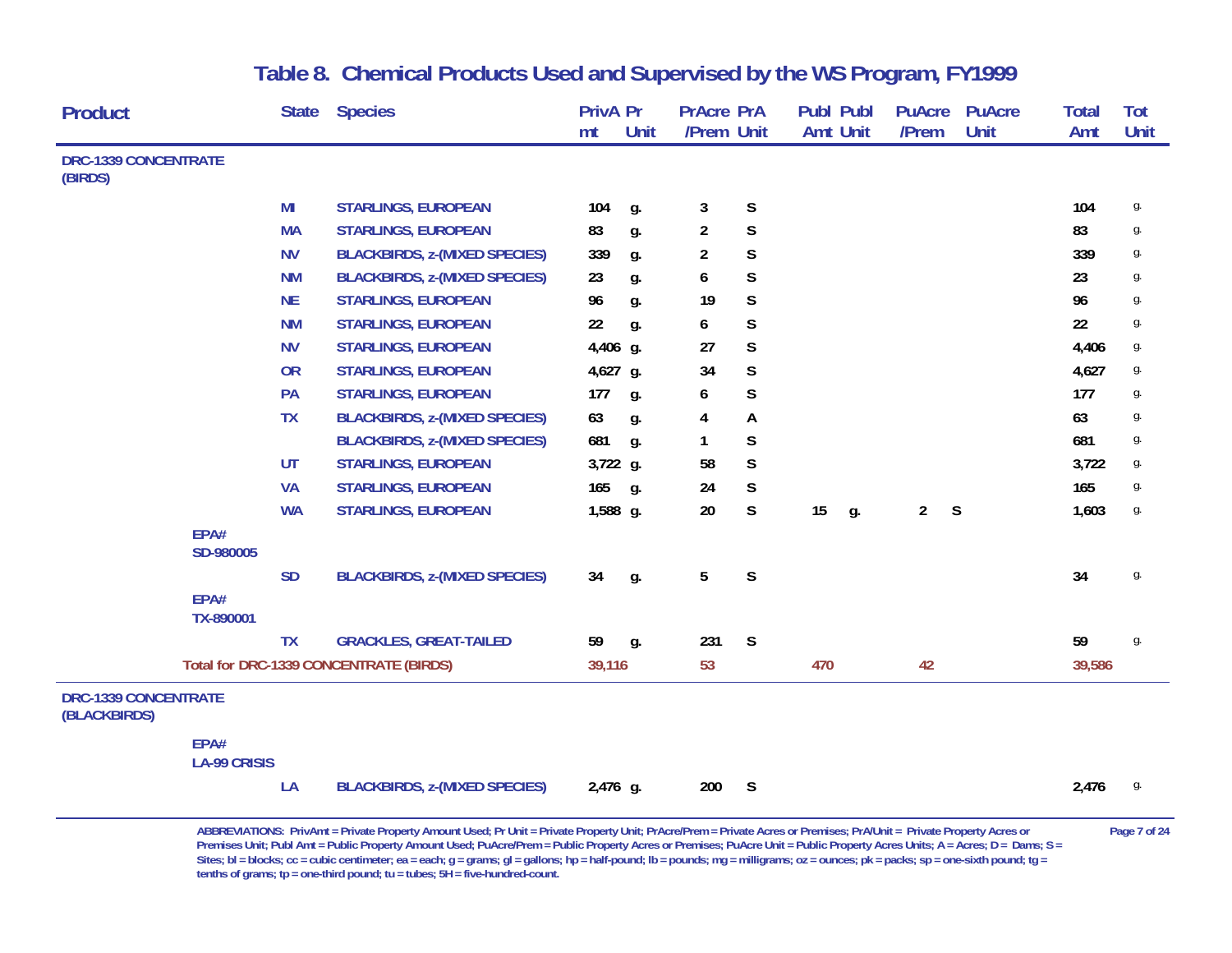| <b>Product</b>                           |                   | <b>State</b> | <b>Species</b>                                | PrivA Pr<br>mt | <b>Unit</b> | <b>PrAcre PrA</b><br>/Prem Unit |              | Publ Publ<br><b>Amt Unit</b> |            | <b>PuAcre</b><br>/Prem | <b>PuAcre</b><br>Unit | <b>Total</b><br>Amt | Tot<br>Unit |
|------------------------------------------|-------------------|--------------|-----------------------------------------------|----------------|-------------|---------------------------------|--------------|------------------------------|------------|------------------------|-----------------------|---------------------|-------------|
| DRC-1339 CONCENTRATE<br>(BLACKBIRDS)     |                   |              |                                               |                |             |                                 |              |                              |            |                        |                       |                     |             |
|                                          |                   |              | Total for DRC-1339 CONCENTRATE (BLACKBIRDS)   | 2,476          |             | 200                             |              |                              |            |                        |                       | 2,476               |             |
| <b>DRC-1339 CONCENTRATE</b><br>(BLKBRDS) |                   |              |                                               |                |             |                                 |              |                              |            |                        |                       |                     |             |
|                                          | EPA#<br>ND-900001 |              |                                               |                |             |                                 |              |                              |            |                        |                       |                     |             |
|                                          |                   | <b>ND</b>    | <b>BLACKBIRDS, z-(MIXED SPECIES)</b>          | 157            | g.          | 38                              | $\mathsf{S}$ |                              |            |                        |                       | 157                 | g.          |
|                                          |                   |              | Total for DRC-1339 CONCENTRATE (BLKBRDS)      | 157            |             | 38                              |              |                              |            |                        |                       | 157                 |             |
| DRC-1339 CONCENTRATE<br>(GULLS)          |                   |              |                                               |                |             |                                 |              |                              |            |                        |                       |                     |             |
|                                          | EPA#<br>56228-17  |              |                                               |                |             |                                 |              |                              |            |                        |                       |                     |             |
|                                          |                   | MI           | <b>GULLS, RING-BILLED</b>                     | 6              | g.          | 1                               | S            |                              |            |                        |                       | 6                   | g.          |
|                                          |                   | <b>OR</b>    | <b>GULLS, RING-BILLED</b>                     | 18             | g.          | $\overline{2}$                  | $\mathsf S$  |                              |            |                        |                       | 18                  | g.          |
|                                          |                   |              | <b>Total for DRC-1339 CONCENTRATE (GULLS)</b> | 24             |             | $\mathbf{1}$                    |              |                              |            |                        |                       | 24                  |             |
| DRC-1339 CONCENTRATE<br>(PIGEONS)        |                   |              |                                               |                |             |                                 |              |                              |            |                        |                       |                     |             |
|                                          | EPA#<br>56228-28  |              |                                               |                |             |                                 |              |                              |            |                        |                       |                     |             |
|                                          |                   | <b>AL</b>    | PIGEONS, FERAL (ROCK DOVE)                    | 9              | g.          | $\overline{4}$                  | S            |                              |            |                        |                       | 9                   | g.          |
|                                          |                   | CA           | PIGEONS, FERAL (ROCK DOVE)                    |                |             |                                 |              | 170                          | g.         | 3                      | S                     | 170                 | g.          |
|                                          |                   | <b>DE</b>    | PIGEONS, FERAL (ROCK DOVE)                    |                |             |                                 |              | 15                           | g.         | $\overline{7}$         | S                     | 15                  | g.          |
|                                          |                   | ID           | PIGEONS, FERAL (ROCK DOVE)                    | 51             | g.          | $\overline{2}$                  | $\mathsf S$  |                              |            |                        |                       | 51                  | g.          |
|                                          |                   | IL.          | PIGEONS, FERAL (ROCK DOVE)                    | 734            | g.          | 95                              | $\mathsf S$  |                              |            |                        |                       | 734                 | g.          |
|                                          |                   | <b>KY</b>    | PIGEONS, FERAL (ROCK DOVE)                    | 406            | g.          | 32                              | S            | 638                          | <b>g</b> . | 58 S                   |                       | 1,044               | g.          |
|                                          |                   | <b>ME</b>    | PIGEONS, FERAL (ROCK DOVE)                    | $\overline{7}$ | g.          | 2                               | $\mathsf S$  |                              |            |                        |                       | $\overline{7}$      | g.          |
|                                          |                   | MI           | PIGEONS, FERAL (ROCK DOVE)                    | 15             | g.          | $\overline{2}$                  | S            |                              |            |                        |                       | 15                  | g.          |

**ABBREVIATIONS: PrivAmt = Private Property Amount Used; Pr Unit = Private Property Unit; PrAcre/Prem = Private Acres or Premises; PrA/Unit = Private Property Acres or Page 8 of 24 Premises Unit; Publ Amt = Public Property Amount Used; PuAcre/Prem = Public Property Acres or Premises; PuAcre Unit = Public Property Acres Units; A = Acres; D = Dams; S = Sites; bl = blocks; cc = cubic centimeter; ea = each; g = grams; gl = gallons; hp = half-pound; lb = pounds; mg = milligrams; oz = ounces; pk = packs; sp = one-sixth pound; tg = tenths of grams; tp = one-third pound; tu = tubes; 5H = five-hundred-count.**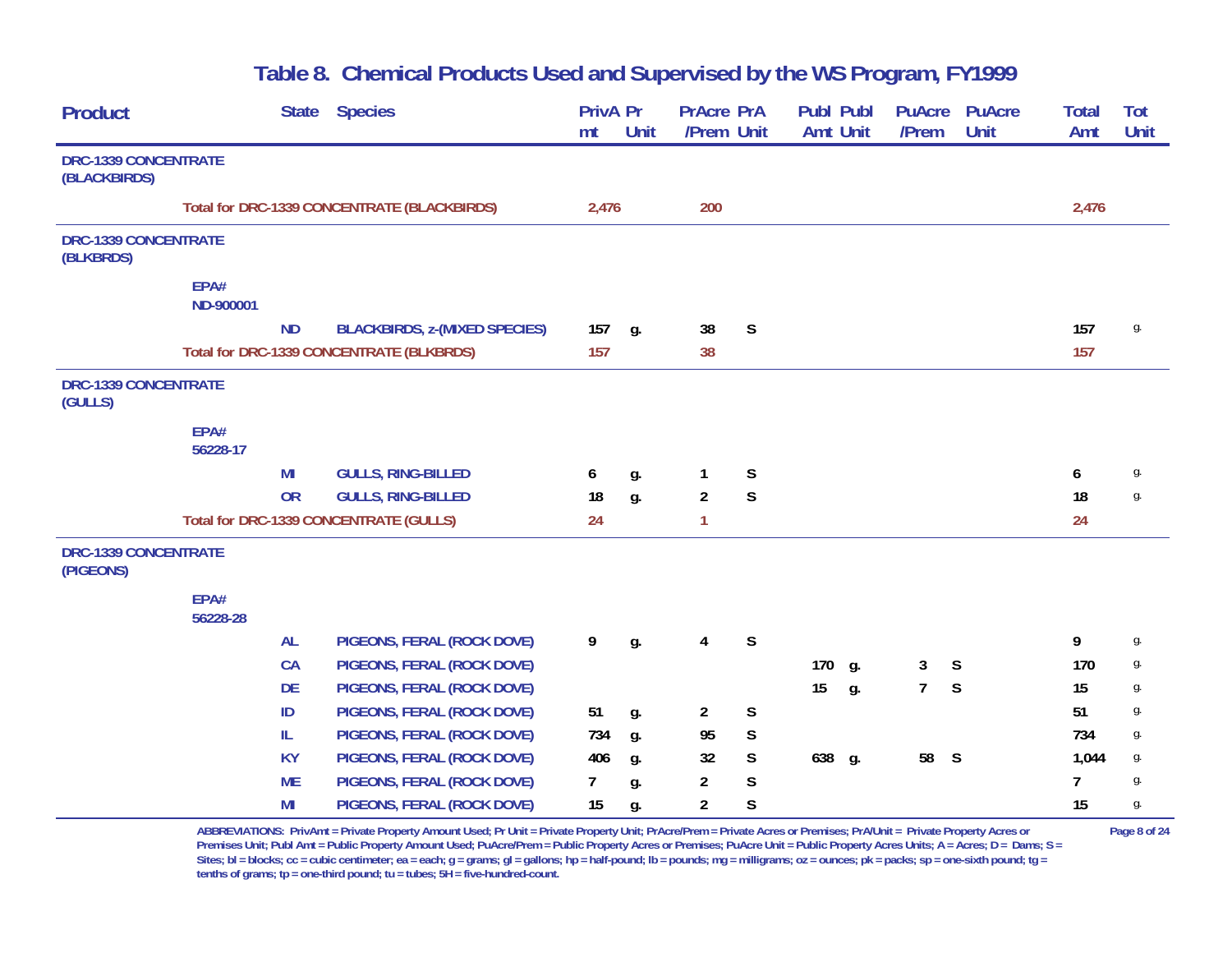| <b>Product</b>                                 |                  | <b>State</b> | <b>Species</b>                                  | <b>PrivA Pr</b> |             | <b>PrAcre PrA</b> |             | <b>Publ Publ</b> |    | <b>PuAcre</b>  | <b>PuAcre</b> | <b>Total</b>   | Tot  |
|------------------------------------------------|------------------|--------------|-------------------------------------------------|-----------------|-------------|-------------------|-------------|------------------|----|----------------|---------------|----------------|------|
|                                                |                  |              |                                                 | mt              | <b>Unit</b> | /Prem Unit        |             | <b>Amt Unit</b>  |    | /Prem          | Unit          | Amt            | Unit |
| <b>DRC-1339 CONCENTRATE</b><br>(PIGEONS)       |                  |              |                                                 |                 |             |                   |             |                  |    |                |               |                |      |
|                                                |                  | <b>MO</b>    | PIGEONS, FERAL (ROCK DOVE)                      | 23              | g.          | 3                 | $\mathsf S$ | 8                | g. | 1              | $\mathsf S$   | 31             | g.   |
|                                                |                  | <b>ND</b>    | PIGEONS, FERAL (ROCK DOVE)                      | 57              | g.          | 6                 | $\mathsf S$ |                  |    |                |               | 57             | g.   |
|                                                |                  | <b>NM</b>    | PIGEONS, FERAL (ROCK DOVE)                      | 166             | g.          | 15                | $\mathsf S$ |                  |    |                |               | 166            | g.   |
|                                                |                  | <b>NV</b>    | PIGEONS, FERAL (ROCK DOVE)                      | 12              | g.          | 3                 | S           | 4                | g. | 1              | $\mathsf S$   | 16             | g.   |
|                                                |                  | OK           | PIGEONS, FERAL (ROCK DOVE)                      | 6               | g.          | 1                 | S           | 6                | g. | 4              | S             | 12             | g.   |
|                                                |                  | <b>SC</b>    | PIGEONS, FERAL (ROCK DOVE)                      | 17              | g.          | $\overline{c}$    | $\mathsf S$ |                  |    |                |               | 17             | g.   |
|                                                |                  | <b>TX</b>    | PIGEONS, FERAL (ROCK DOVE)                      | 363             | g.          | 70                | $\mathsf S$ | 43               | g. | $\overline{2}$ | S             | 406            | g.   |
|                                                |                  | <b>TN</b>    | PIGEONS, FERAL (ROCK DOVE)                      | 5               | g.          | 1                 | $\mathsf S$ | 160              | g. | 14             | S             | 165            | g.   |
|                                                |                  | <b>UT</b>    | PIGEONS, FERAL (ROCK DOVE)                      | $\overline{a}$  | g.          | 1                 | S           |                  |    |                |               | $\overline{2}$ | g.   |
|                                                |                  | <b>VA</b>    | PIGEONS, FERAL (ROCK DOVE)                      | 156             | g.          | 8                 | $\mathsf S$ | 48               | g. | 7              | S             | 204            | g.   |
|                                                |                  | <b>WV</b>    | PIGEONS, FERAL (ROCK DOVE)                      | 21              | g.          | $\overline{2}$    | S           | 32               | g. | 4              | S             | 53             | g.   |
|                                                |                  |              | <b>Total for DRC-1339 CONCENTRATE (PIGEONS)</b> | 2,050           |             | 4                 |             | 1,124            |    | 101            |               | 3,174          |      |
| <b>DRC-1339 CONCENTRATE</b><br>(STAGING AREAS) |                  |              |                                                 |                 |             |                   |             |                  |    |                |               |                |      |
|                                                | EPA#<br>56228-30 |              |                                                 |                 |             |                   |             |                  |    |                |               |                |      |
|                                                |                  | <b>AZ</b>    | <b>BLACKBIRDS, z-(MIXED SPECIES)</b>            | 46              | g.          | 1                 | $\mathsf S$ |                  |    |                |               | 46             | g.   |
|                                                |                  |              | <b>GRACKLES, GREAT-TAILED</b>                   | 28              | g.          | 8                 | $\mathsf S$ |                  |    |                |               | 28             | g.   |
|                                                |                  | IL.          | <b>STARLINGS, EUROPEAN</b>                      | 1,774 g.        |             | 49                | $\mathsf S$ |                  |    |                |               | 1,774          | g.   |
|                                                |                  | ID           | <b>STARLINGS, EUROPEAN</b>                      | 92              | g.          | 3                 | S           |                  |    |                |               | 92             | g.   |
|                                                |                  | <b>SD</b>    | <b>BLACKBIRDS, z-(MIXED SPECIES)</b>            | 333             | g.          | 35                | A           |                  |    |                |               | 333            | g.   |
|                                                |                  | <b>TX</b>    | <b>BLACKBIRDS, z-(MIXED SPECIES)</b>            | 2,699 g.        |             | 331               | A           | 53               | g. | 5              | A             | 2,752          | g.   |
|                                                |                  |              | <b>GRACKLES, COMMON</b>                         |                 |             |                   |             | 73               | g. | 16             | S             | 73             | g.   |
|                                                |                  | <b>VA</b>    | <b>CROWS, AMERICAN</b>                          | 52              | g.          | 5                 | $\mathsf S$ | 1                | g. | $\mathbf{1}$   | S             | 53             | g.   |
|                                                |                  | <b>WV</b>    | <b>STARLINGS, EUROPEAN</b>                      | 75              | g.          | 8                 | S           |                  |    |                |               | 75             | g.   |
|                                                |                  |              | Total for DRC-1339 CONCENTRATE (STAGING AREAS)  | 5,099           |             | 1                 |             | 127              |    | 22             |               | 5,226          |      |

ABBREVIATIONS: PrivAmt = Private Property Amount Used; Pr Unit = Private Property Unit; PrAcre/Prem = Private Acres or Premises; PrA/Unit = Private Property Acres or Page 9 of 24 Premises Unit; Publ Amt = Public Property Amount Used; PuAcre/Prem = Public Property Acres or Premises; PuAcre Unit = Public Property Acres Units; A = Acres; D = Dams; S = Sites; bl = blocks; cc = cubic centimeter; ea = each; g = grams; gl = gallons; hp = half-pound; lb = pounds; mg = milligrams; oz = ounces; pk = packs; sp = one-sixth pound; tg = **tenths of grams; tp = one-third pound; tu = tubes; 5H = five-hundred-count.**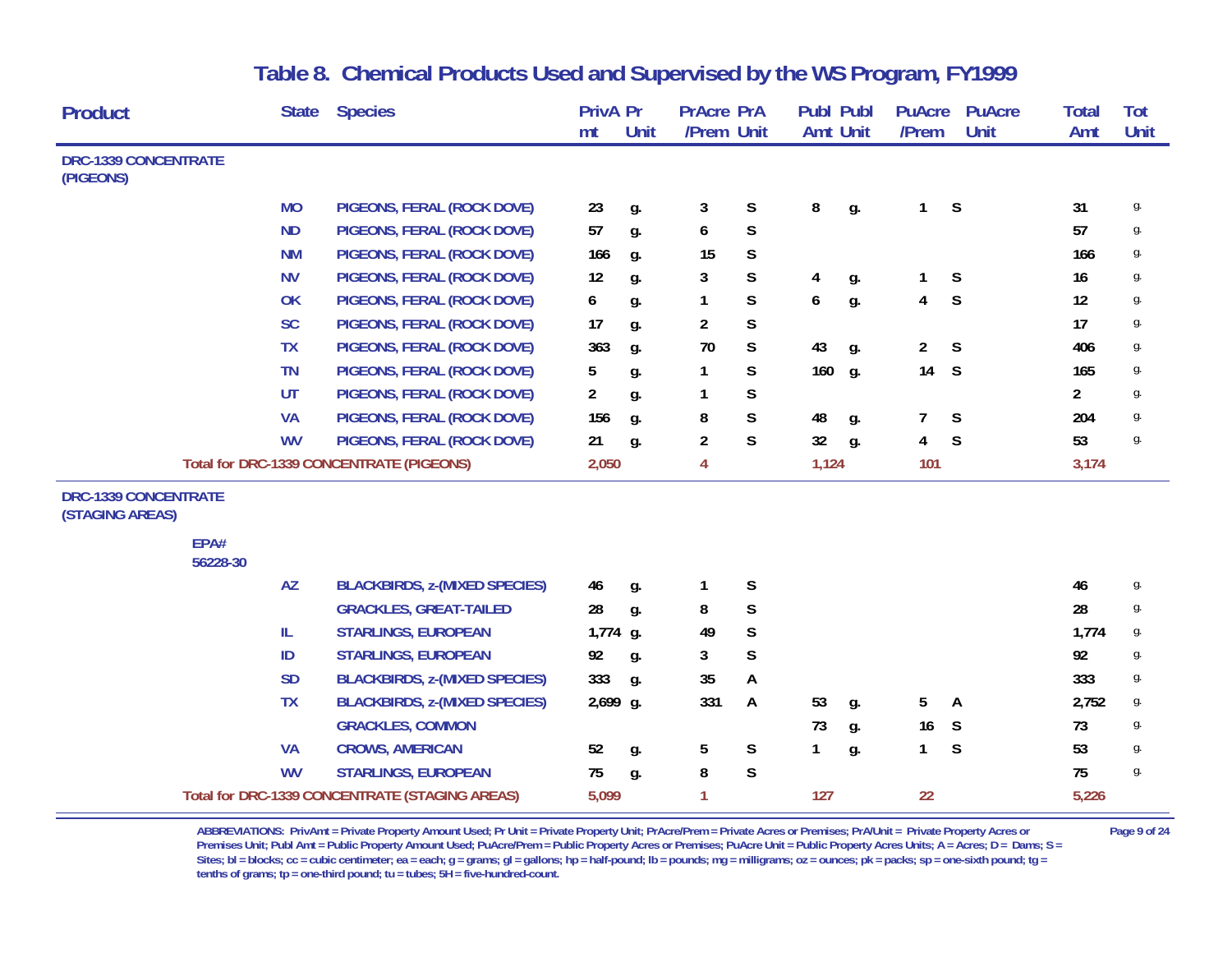| <b>Product</b>                                         |          | <b>State</b> | <b>Species</b>                                  | <b>PrivA Pr</b><br>mt | Unit | <b>PrAcre PrA</b><br>/Prem Unit |             | <b>Publ Publ</b><br><b>Amt Unit</b> |    | <b>PuAcre</b><br>/Prem | <b>PuAcre</b><br>Unit | <b>Total</b><br>Amt | Tot<br><b>Unit</b> |
|--------------------------------------------------------|----------|--------------|-------------------------------------------------|-----------------------|------|---------------------------------|-------------|-------------------------------------|----|------------------------|-----------------------|---------------------|--------------------|
| <b>DRC-1339 EGGS</b>                                   |          |              |                                                 |                       |      |                                 |             |                                     |    |                        |                       |                     |                    |
| (LIVESTOCK DEPREDATION)                                |          |              |                                                 |                       |      |                                 |             |                                     |    |                        |                       |                     |                    |
|                                                        | EPA#     |              |                                                 |                       |      |                                 |             |                                     |    |                        |                       |                     |                    |
|                                                        | 56228-29 |              |                                                 |                       |      |                                 |             |                                     |    |                        |                       |                     |                    |
|                                                        |          | <b>AZ</b>    | <b>RAVENS, COMMON</b>                           | 96                    | ea   | 3                               | $\mathsf S$ |                                     |    |                        |                       | 96                  | ea                 |
|                                                        |          | CA           | <b>CROWS, AMERICAN</b>                          |                       |      |                                 |             | 16                                  | ea | 8                      | S                     | 16                  | ea                 |
|                                                        |          |              | <b>RAVENS, COMMON</b>                           | 624                   | ea   | 37                              | $\mathsf S$ | 150                                 | ea | 65                     | S                     | 774                 | ea                 |
|                                                        |          | <b>NV</b>    | <b>RAVENS, COMMON</b>                           | 997                   | ea   | 22                              | S           | 290                                 | ea | 102 S                  |                       | 1,287               | ea                 |
|                                                        |          | <b>OR</b>    | <b>RAVENS, COMMON</b>                           | 999                   | ea   | 239                             | S           |                                     |    |                        |                       | 999                 | ea                 |
|                                                        |          | <b>TX</b>    | <b>RAVENS (OTHER)</b>                           | 35                    | ea   | 20                              | S           |                                     |    |                        |                       | 35                  | ea                 |
|                                                        |          | UT           | <b>RAVENS, COMMON</b>                           | 102                   | ea   | 16                              | S           | 48                                  | ea | 20 S                   |                       | 150                 | ea                 |
|                                                        |          | <b>WY</b>    | <b>RAVENS, COMMON</b>                           | 118                   | ea   | 20                              | S           |                                     |    |                        |                       | 118                 | ea                 |
|                                                        |          |              | Total for DRC-1339 EGGS (LIVESTOCK DEPREDATION) | 2,971                 |      | 3                               |             | 504                                 |    | 195                    |                       | 3,475               |                    |
| <b>DRC-1339 MEAT (LIVESTOCK</b><br><b>DEPREDATION)</b> |          |              |                                                 |                       |      |                                 |             |                                     |    |                        |                       |                     |                    |
|                                                        | EPA#     |              |                                                 |                       |      |                                 |             |                                     |    |                        |                       |                     |                    |
|                                                        | 56228-29 |              |                                                 |                       |      |                                 |             |                                     |    |                        |                       |                     |                    |
|                                                        |          | <b>CA</b>    | <b>RAVENS, COMMON</b>                           | 190                   | ea   | 8                               | S           |                                     |    |                        |                       | 190                 | ea                 |
|                                                        |          | ID           | <b>RAVENS, COMMON</b>                           | 600                   | ea   | 10                              | S           |                                     |    |                        |                       | 600                 | ea                 |
|                                                        |          | <b>OR</b>    | <b>RAVENS, COMMON</b>                           | 1,050 ea              |      | 584                             | $\mathsf S$ |                                     |    |                        |                       | 1,050               | ea                 |
|                                                        |          | <b>WA</b>    | <b>RAVENS, COMMON</b>                           | 1                     | ea   | 1                               | S           |                                     |    |                        |                       | 1                   | ea                 |
|                                                        |          |              | Total for DRC-1339 MEAT (LIVESTOCK DEPREDATION) | 1,841                 |      | 8                               |             |                                     |    |                        |                       | 1,841               |                    |
| <b>EXPLOSIVES, HALF-POUND</b><br><b>CHARGE (ALL)</b>   |          |              |                                                 |                       |      |                                 |             |                                     |    |                        |                       |                     |                    |
|                                                        | EPA#     |              |                                                 |                       |      |                                 |             |                                     |    |                        |                       |                     |                    |
|                                                        |          | <b>AL</b>    | <b>BEAVERS</b>                                  | 9                     | hp   | 1                               | D           |                                     |    |                        |                       | 9                   | hp                 |
|                                                        |          |              | Total for EXPLOSIVES, HALF-POUND CHARGE (ALL)   | 9                     |      | 1                               |             |                                     |    |                        |                       | 9                   |                    |

**ABBREVIATIONS: PrivAmt = Private Property Amount Used; Pr Unit = Private Property Unit; PrAcre/Prem = Private Acres or Premises; PrA/Unit = Private Property Acres or Page 10 of 24 Premises Unit; Publ Amt = Public Property Amount Used; PuAcre/Prem = Public Property Acres or Premises; PuAcre Unit = Public Property Acres Units; A = Acres; D = Dams; S =**  Sites; bl = blocks; cc = cubic centimeter; ea = each; g = grams; gl = gallons; hp = half-pound; lb = pounds; mg = milligrams; oz = ounces; pk = packs; sp = one-sixth pound; tg = **tenths of grams; tp = one-third pound; tu = tubes; 5H = five-hundred-count.**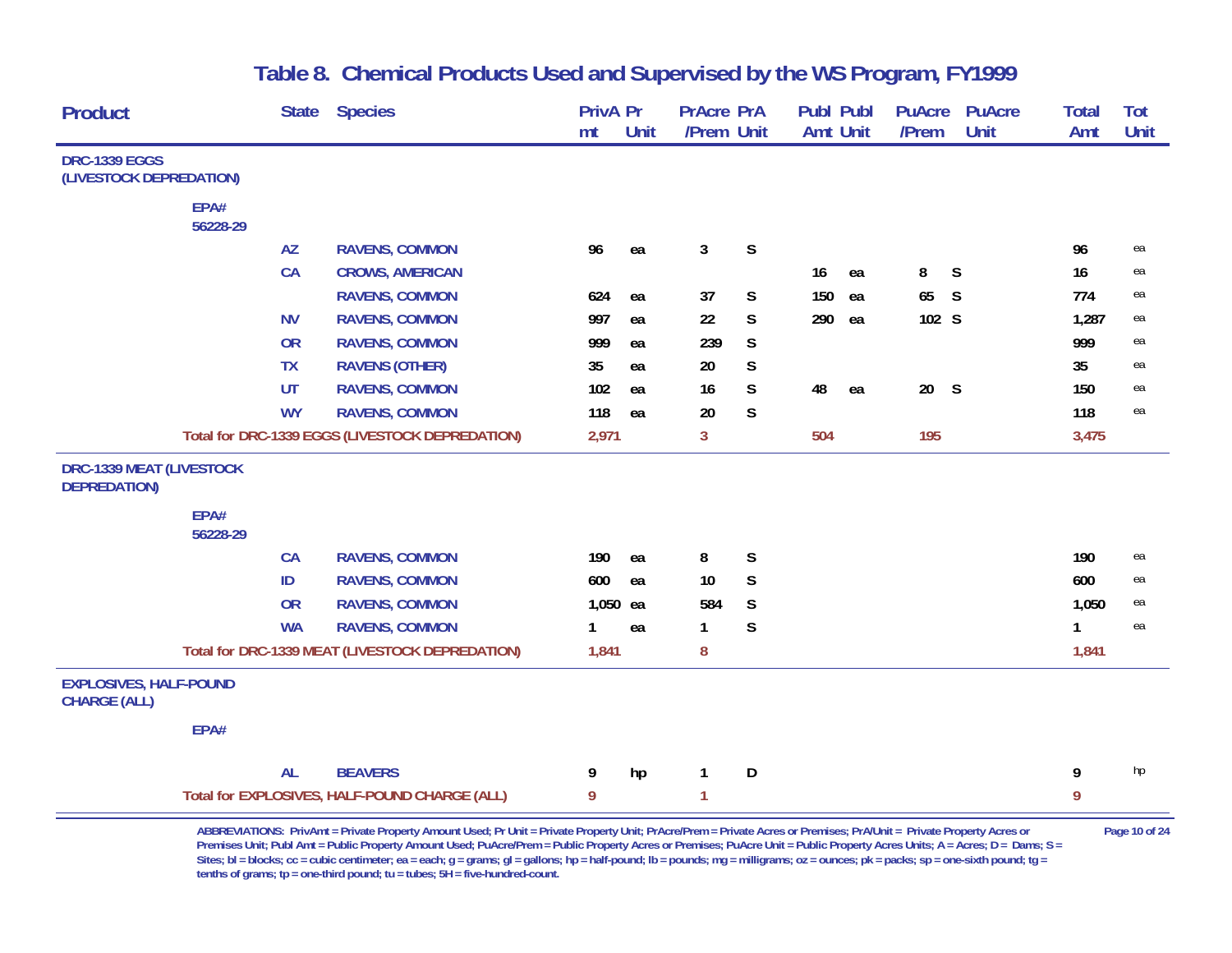| <b>Product</b>                                          |      | <b>State</b> | <b>Species</b>                                   | PrivA Pr       |               | <b>PrAcre PrA</b> |   | Publ Publ       |                | <b>PuAcre</b>   | <b>PuAcre</b> | Total          | Tot  |
|---------------------------------------------------------|------|--------------|--------------------------------------------------|----------------|---------------|-------------------|---|-----------------|----------------|-----------------|---------------|----------------|------|
|                                                         |      |              |                                                  | mt             | Unit          | /Prem Unit        |   | <b>Amt Unit</b> |                | /Prem           | <b>Unit</b>   | Amt            | Unit |
| <b>EXPLOSIVES, HALF-POUND</b><br><b>INCREMENT (ALL)</b> |      |              |                                                  |                |               |                   |   |                 |                |                 |               |                |      |
|                                                         | EPA# |              |                                                  |                |               |                   |   |                 |                |                 |               |                |      |
|                                                         |      | CO           | <b>BEAVERS</b>                                   | 63             | hp            | 3                 | D |                 |                |                 |               | 63             | hp   |
|                                                         |      | <b>ND</b>    | <b>BEAVERS</b>                                   | 429            | hp            | 44                | D | 141             | hp             | 10 <sup>°</sup> | D             | 570            | hp   |
|                                                         |      | <b>NC</b>    | <b>BEAVERS</b>                                   | 39             | hp            | 7                 | D | 61              | hp             | $10$            | D             | 100            | hp   |
|                                                         |      | OK           | <b>BEAVERS</b>                                   | 687            | hp            | 59                | D | 48              | hp             | 5               | D             | 735            | hp   |
|                                                         |      | <b>SC</b>    | <b>BEAVERS</b>                                   | 974            | hp            | 112               | D | 94              | hp             | 8               | D             | 1,068          | hp   |
|                                                         |      | WI           | <b>BEAVERS</b>                                   | 42             | hp            | 5                 | D | 425             | hp             | 91              | D             | 467            | hp   |
|                                                         |      |              | Total for EXPLOSIVES, HALF-POUND INCREMENT (ALL) | 2,234          |               | 3                 |   | 769             |                | 124             |               | 3,003          |      |
| <b>EXPLOSIVES, ONE POUND</b><br><b>CHARGE (ALL)</b>     |      |              |                                                  |                |               |                   |   |                 |                |                 |               |                |      |
|                                                         | EPA# |              |                                                  |                |               |                   |   |                 |                |                 |               |                |      |
|                                                         |      | <b>AL</b>    | <b>BEAVERS</b>                                   | 524            | $\mathsf{lb}$ | 151               | D |                 |                |                 |               | 524            | Ib   |
|                                                         |      |              | Total for EXPLOSIVES, ONE POUND CHARGE (ALL)     | 524            |               | 151               |   |                 |                |                 |               | 524            |      |
| <b>EXPLOSIVES, ONE POUND</b><br><b>INCREMENT (ALL)</b>  |      |              |                                                  |                |               |                   |   |                 |                |                 |               |                |      |
|                                                         | EPA# |              |                                                  |                |               |                   |   |                 |                |                 |               |                |      |
|                                                         |      | CO           | <b>BEAVERS</b>                                   | 329            | Ib            | 72                | D |                 |                |                 |               | 329            | lb   |
|                                                         |      | GA           | <b>BEAVERS</b>                                   | 68             | Ib            | 19                | D | 23              | $\mathsf{lb}$  | 3 <sup>1</sup>  | D             | 91             | lb   |
|                                                         |      | ID           | <b>BEAVERS</b>                                   | $\overline{7}$ | Ib            | $\mathbf{1}$      | D |                 |                |                 |               | $\overline{7}$ | lb   |
|                                                         |      | <b>KY</b>    | <b>BEAVERS</b>                                   |                |               |                   |   | 5               | $\mathsf{lb}$  | $\mathbf{1}$    | D             | 5              | lb   |
|                                                         |      | LA           | <b>BEAVERS</b>                                   | 298            | Ib            | 75                | D | 307             | I <sub>b</sub> | 66              | D             | 605            | lb   |
|                                                         |      |              | <b>BEAVERS</b>                                   | 25             | Ib            | $\overline{a}$    | A |                 |                |                 |               | 25             | lb   |
|                                                         |      | <b>MN</b>    | <b>BEAVERS</b>                                   | 62             | Ib            | 15                | D | 55              | $\mathsf{lb}$  | 14              | D             | 117            | Ib   |

**ABBREVIATIONS: PrivAmt = Private Property Amount Used; Pr Unit = Private Property Unit; PrAcre/Prem = Private Acres or Premises; PrA/Unit = Private Property Acres or Page 11 of 24 Premises Unit; Publ Amt = Public Property Amount Used; PuAcre/Prem = Public Property Acres or Premises; PuAcre Unit = Public Property Acres Units; A = Acres; D = Dams; S =**  Sites; bl = blocks; cc = cubic centimeter; ea = each; g = grams; gl = gallons; hp = half-pound; lb = pounds; mg = milligrams; oz = ounces; pk = packs; sp = one-sixth pound; tg = **tenths of grams; tp = one-third pound; tu = tubes; 5H = five-hundred-count.**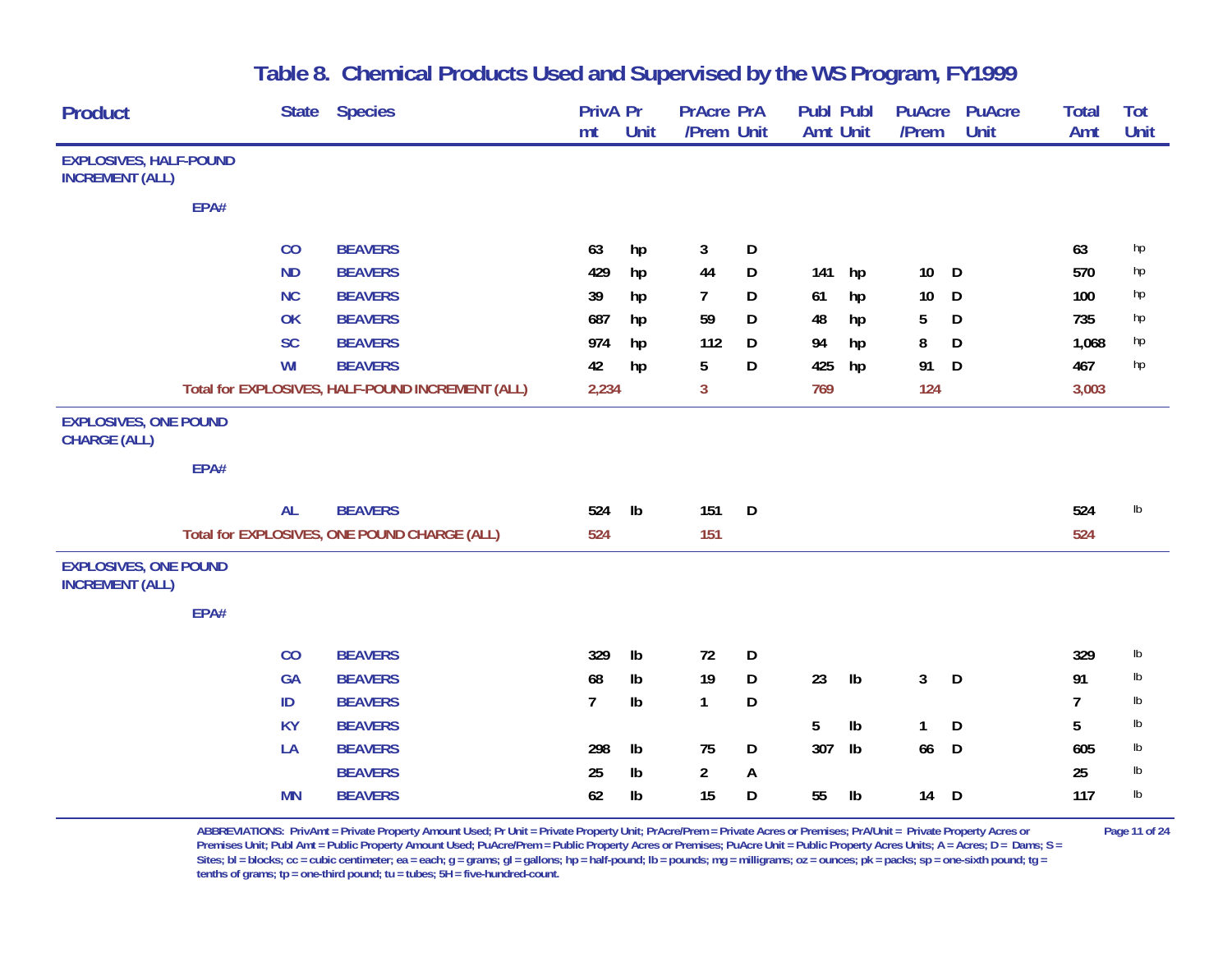| <b>Product</b>                                               | <b>State</b> | <b>Species</b>                                        | <b>PrivA Pr</b> |               | <b>PrAcre PrA</b> |   | <b>Publ Publ</b> |                | <b>PuAcre</b>  | <b>PuAcre</b> | <b>Total</b> | Tot           |
|--------------------------------------------------------------|--------------|-------------------------------------------------------|-----------------|---------------|-------------------|---|------------------|----------------|----------------|---------------|--------------|---------------|
|                                                              |              |                                                       | mt              | <b>Unit</b>   | /Prem Unit        |   | Amt Unit         |                | /Prem          | <b>Unit</b>   | Amt          | Unit          |
| <b>EXPLOSIVES, ONE POUND</b><br><b>INCREMENT (ALL)</b>       |              |                                                       |                 |               |                   |   |                  |                |                |               |              |               |
|                                                              | <b>MS</b>    | <b>BEAVERS</b>                                        | 4,387 lb        |               | 951               | D |                  |                |                |               | 4,387        | $\mathsf{lb}$ |
|                                                              | <b>ND</b>    | <b>BEAVERS</b>                                        | 17              | Ib            | 4                 | D |                  |                |                |               | 17           | lb            |
|                                                              | <b>NE</b>    | <b>BEAVERS</b>                                        | 192             | $\mathsf{lb}$ | 19                | D | 8                | $\mathsf{lb}$  | $\mathbf{1}$   | D             | 200          | $\mathsf{lb}$ |
|                                                              | <b>NC</b>    | <b>BEAVERS</b>                                        | 1,219 lb        |               | 215               | D | $1,614$ lb       |                | 358 D          |               | 2,833        | lb            |
|                                                              | OK           | <b>BEAVERS</b>                                        | 482             | $\mathsf{lb}$ | 74                | D | 63               | I <sub>b</sub> | 11             | D             | 545          | lb            |
|                                                              | <b>SC</b>    | <b>BEAVERS</b>                                        | 662             | Ib            | 139               | D | 8                | $\mathsf{lb}$  | $\overline{2}$ | D             | 670          | lb            |
|                                                              | <b>TX</b>    | <b>BEAVERS</b>                                        | 49              | Ib            | 12                | D | 15               | $\mathsf{lb}$  | 4              | D             | 64           | $\mathsf{lb}$ |
|                                                              | <b>TN</b>    | <b>BEAVERS</b>                                        | 49              | Ib            | 6                 | D | 139              | I <sub>b</sub> | 27             | D             | 188          | lb            |
|                                                              | WI           | <b>BEAVERS</b>                                        |                 |               |                   |   | 154              | $\mathsf{lb}$  | 44             | D             | 154          | Ib            |
|                                                              |              | Total for EXPLOSIVES, ONE POUND INCREMENT (ALL)       | 7,846           |               | 72                |   | 2,391            |                | 531            |               | 10,237       |               |
| <b>EXPLOSIVES, ONE-SIXTH</b><br><b>POUND INCREMENT (ALL)</b> | EPA#         |                                                       |                 |               |                   |   |                  |                |                |               |              |               |
|                                                              | <b>SC</b>    | <b>BEAVERS</b>                                        | 44              | sp            | 3                 | D |                  |                |                |               | 44           | sp            |
|                                                              |              | Total for EXPLOSIVES, ONE-SIXTH POUND INCREMENT (ALL) | 44              |               | 3                 |   |                  |                |                |               | 44           |               |
| <b>EXPLOSIVES, ONE-THIRD</b><br><b>POUND CHARGE (ALL)</b>    |              |                                                       |                 |               |                   |   |                  |                |                |               |              |               |
|                                                              | EPA#         |                                                       |                 |               |                   |   |                  |                |                |               |              |               |
|                                                              | <b>AL</b>    | <b>BEAVERS</b>                                        | 5               | tp            | 1                 | D |                  |                |                |               | 5            | tp            |
|                                                              |              | Total for EXPLOSIVES, ONE-THIRD POUND CHARGE (ALL)    | 5               |               | 1                 |   |                  |                |                |               | 5            |               |
| <b>EXPLOSIVES, ONE-THIRD</b><br><b>POUND INCREMENT (ALL)</b> | EPA#         |                                                       |                 |               |                   |   |                  |                |                |               |              |               |

**ABBREVIATIONS: PrivAmt = Private Property Amount Used; Pr Unit = Private Property Unit; PrAcre/Prem = Private Acres or Premises; PrA/Unit = Private Property Acres or Page 12 of 24** Premises Unit; Publ Amt = Public Property Amount Used; PuAcre/Prem = Public Property Acres or Premises; PuAcre Unit = Public Property Acres Units; A = Acres; D = Dams; S = Sites; bl = blocks; cc = cubic centimeter; ea = each; g = grams; gl = gallons; hp = half-pound; lb = pounds; mg = milligrams; oz = ounces; pk = packs; sp = one-sixth pound; tg = **tenths of grams; tp = one-third pound; tu = tubes; 5H = five-hundred-count.**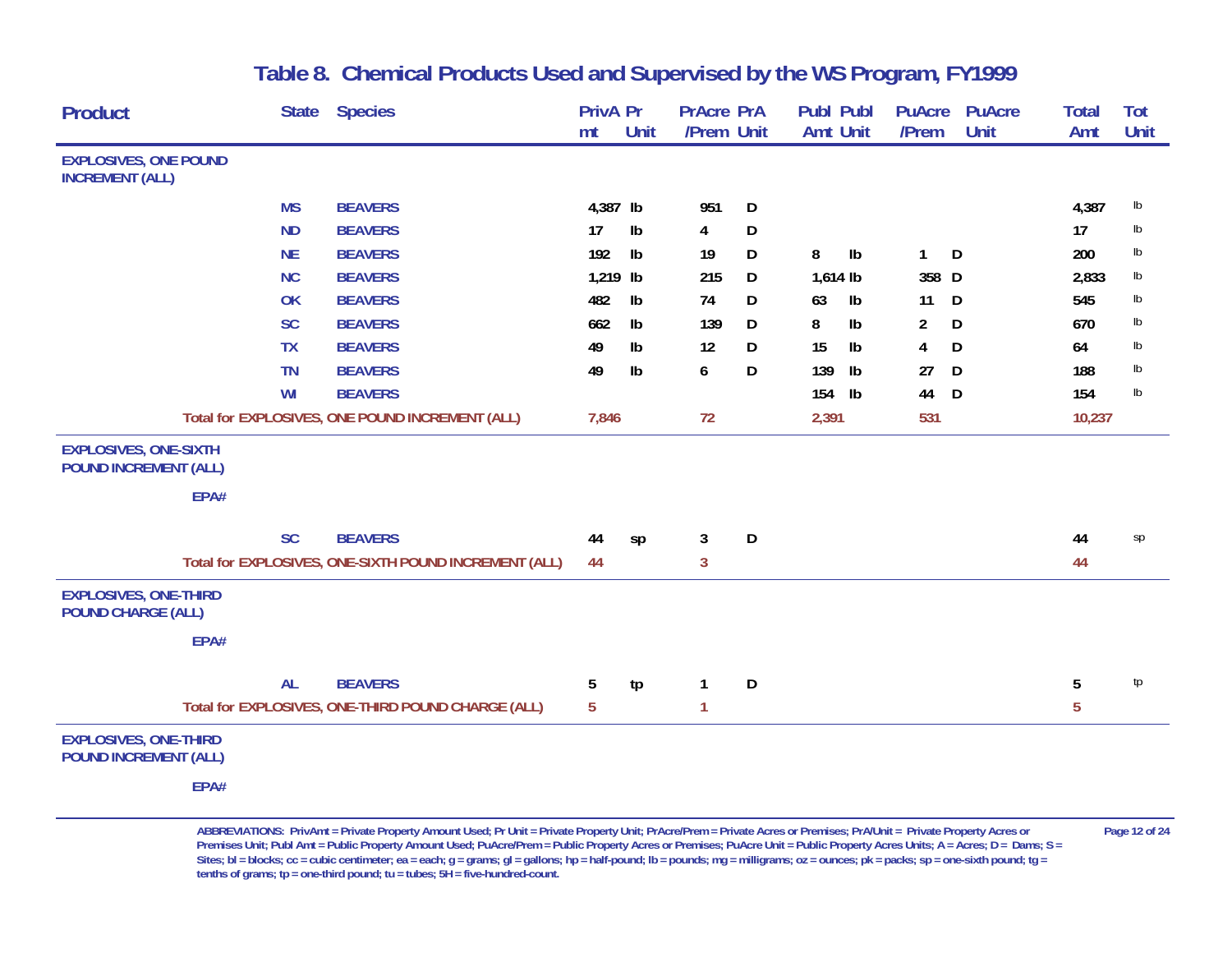| <b>Product</b>                                                                 |                       | <b>State</b> | <b>Species</b>                                            | <b>PrivA Pr</b> |               | <b>PrAcre PrA</b> |             | <b>Publ Publ</b> |    | <b>PuAcre</b>  | <b>PuAcre</b> | <b>Total</b> | <b>Tot</b>    |
|--------------------------------------------------------------------------------|-----------------------|--------------|-----------------------------------------------------------|-----------------|---------------|-------------------|-------------|------------------|----|----------------|---------------|--------------|---------------|
|                                                                                |                       |              |                                                           | mt              | Unit          | /Prem Unit        |             | <b>Amt Unit</b>  |    | /Prem          | <b>Unit</b>   | Amt          | Unit          |
| <b>EXPLOSIVES, ONE-THIRD</b><br><b>POUND INCREMENT (ALL)</b>                   |                       |              |                                                           |                 |               |                   |             |                  |    |                |               |              |               |
|                                                                                |                       | <b>MS</b>    | <b>BEAVERS</b>                                            | 126             | tp            | 23                | D           |                  |    |                |               | 126          | tp            |
|                                                                                |                       | <b>NC</b>    | <b>BEAVERS</b>                                            | 17              | tp            | $\overline{a}$    | D           | 14               | tp | 5              | D             | 31           | tp            |
|                                                                                |                       | OK           | <b>BEAVERS</b>                                            | 5               | tp            | 1                 | D           |                  |    |                |               | 5            | tp            |
|                                                                                |                       | <b>SC</b>    | <b>BEAVERS</b>                                            | 94              | tp            | 8                 | D           |                  |    |                |               | 94           | tp            |
|                                                                                |                       |              | Total for EXPLOSIVES, ONE-THIRD POUND INCREMENT (ALL)     | 242             |               | 23                |             | 14               |    | $\overline{5}$ |               | 256          |               |
| <b>FATAL-PLUS SOLUTION (6-</b><br><b>GRAIN SODIUM</b><br><b>DENTORADRITAL)</b> | EPA#<br>NDC0298-9373- |              |                                                           |                 |               |                   |             |                  |    |                |               |              |               |
|                                                                                |                       | LA           | <b>BEARS, LOUISIANA BLACK</b>                             | 75              | $\mathsf{cc}$ | $\overline{a}$    | $\mathsf S$ |                  |    |                |               | 75           | $\mathsf{CC}$ |
|                                                                                |                       |              | Total for FATAL-PLUS SOLUTION (6-GRAIN SODIUM PENTOBAR 75 |                 |               | $\overline{2}$    |             |                  |    |                |               | 75           |               |
| <b>FUMIGANT, FUMITOXIN</b><br><b>TABLETS</b>                                   |                       |              |                                                           |                 |               |                   |             |                  |    |                |               |              |               |
|                                                                                | EPA#<br>5857-1        |              |                                                           |                 |               |                   |             |                  |    |                |               |              |               |
|                                                                                |                       | <b>NM</b>    | <b>GOPHERS, POCKET (ALL)</b>                              | 604             | ea            | 21                | S           | 312 ea           |    | 14             | S             | 916          | ea            |
|                                                                                |                       |              | <b>GOPHERS, POCKET (ALL)</b>                              | 1,231 ea        |               | 28                | A           |                  |    |                |               | 1,231        | ea            |
|                                                                                |                       | <b>NE</b>    | <b>GOPHERS, POCKET (ALL)</b>                              | 15              | ea            | 1                 | S           | 74               | ea | 51             | S             | 89           | ea            |
|                                                                                |                       |              | <b>MARMOTS/WOODCHUCKS (ALL)</b>                           | 25              | ea            | 5                 | $\mathsf S$ |                  |    |                |               | 25           | ea            |
|                                                                                |                       |              | <b>MICE, HOUSE</b>                                        | 19              | ea            | 17                | S           |                  |    |                |               | 19           | ea            |
|                                                                                |                       |              | <b>MOLES (ALL)</b>                                        | 12              | ea            | $\mathbf{1}$      | S           |                  |    |                |               | 12           | ea            |
|                                                                                |                       | <b>NM</b>    | PRAIRIE DOGS, BLACK-TAILED                                | 220             | ea            | 9                 | A           |                  |    |                |               | 220          | ea            |
|                                                                                |                       | <b>NE</b>    | <b>PRAIRIE DOGS, BLACK-TAILED</b>                         | 11,449 ea       |               | 4,895             | S           | 35               | ea | 17             | S             | 11,484       | ea            |
|                                                                                |                       | <b>NM</b>    | PRAIRIE DOGS, WHITE-TAILED                                |                 |               |                   |             | 2,000 ea         |    | 662 S          |               | 2,000        | ea            |
|                                                                                |                       |              | PRAIRIE DOGS, WHITE-TAILED                                | 4,600 ea        |               | 30                | A           | 2,530 ea         |    | 40             | A             | 7,130        | ea            |
|                                                                                |                       | <b>NE</b>    | <b>SQUIRRELS, GROUND (ALL)</b>                            | 6               | ea            | 4                 | S           | 128              | ea | 109 S          |               | 134          | ea            |

ABBREVIATIONS: PrivAmt = Private Property Amount Used; Pr Unit = Private Property Unit; PrAcre/Prem = Private Acres or Premises; PrA/Unit = Private Property Acres or Page 13 of 24 Premises Unit; Publ Amt = Public Property Amount Used; PuAcre/Prem = Public Property Acres or Premises; PuAcre Unit = Public Property Acres Units; A = Acres; D = Dams; S = Sites; bl = blocks; cc = cubic centimeter; ea = each; g = grams; gl = gallons; hp = half-pound; lb = pounds; mg = milligrams; oz = ounces; pk = packs; sp = one-sixth pound; tg = **tenths of grams; tp = one-third pound; tu = tubes; 5H = five-hundred-count.**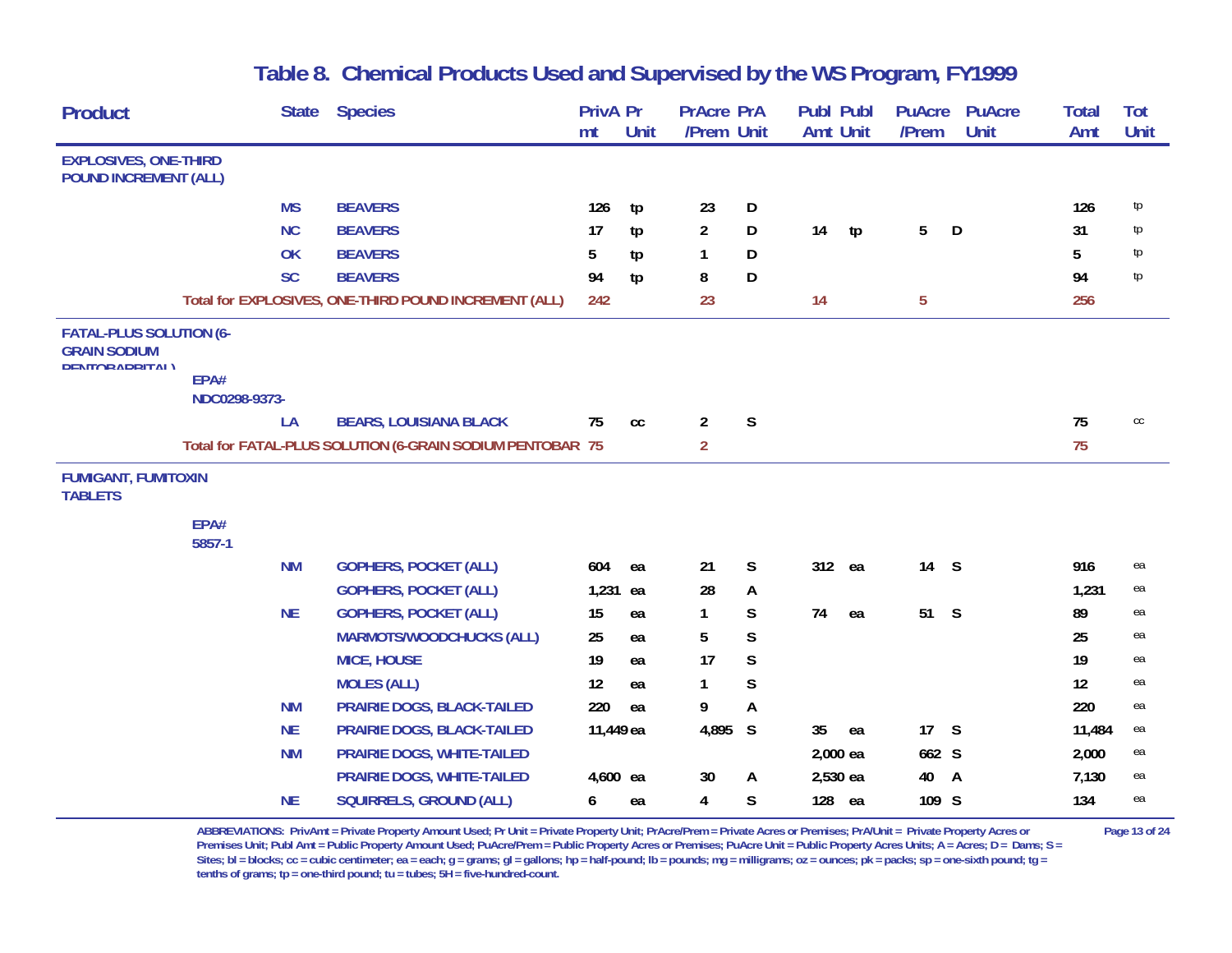| Product                                       |                                      | <b>State</b> | <b>Species</b>                                | PrivA Pr<br>mt | Unit | <b>PrAcre PrA</b><br>/Prem Unit |             | Publ Publ<br><b>Amt Unit</b> | <b>PuAcre</b><br>/Prem | <b>PuAcre</b><br>Unit | Total<br>Amt | Tot<br>Unit |
|-----------------------------------------------|--------------------------------------|--------------|-----------------------------------------------|----------------|------|---------------------------------|-------------|------------------------------|------------------------|-----------------------|--------------|-------------|
| <b>FUMIGANT, FUMITOXIN</b><br><b>TABLETS</b>  |                                      |              |                                               |                |      |                                 |             |                              |                        |                       |              |             |
|                                               |                                      |              | <b>Total for FUMIGANT, FUMITOXIN TABLETS</b>  | 18,181         |      | 21                              |             | 5,079                        | 893                    |                       | 23,260       |             |
| <b>FUMIGANT, PHOSTOXIN</b>                    |                                      |              |                                               |                |      |                                 |             |                              |                        |                       |              |             |
|                                               | EPA#<br>40285-1                      |              |                                               |                |      |                                 |             |                              |                        |                       |              |             |
|                                               |                                      | <b>MT</b>    | <b>SQUIRRELS, GROUND (ALL)</b>                | 800            | ea   | $\mathbf{3}$                    | A           |                              |                        |                       | 800          | ea          |
|                                               |                                      | <b>ND</b>    | <b>SQUIRRELS, GROUND (ALL)</b>                |                |      |                                 |             | 8,950 ea                     | 303 S                  |                       | 8,950        | ea          |
|                                               |                                      | <b>TX</b>    | <b>GOPHERS, POCKET (ALL)</b>                  | 6,864 ea       |      | 321                             | S           | 3,007 ea                     | 100 S                  |                       | 9,871        | ea          |
|                                               |                                      |              | PRAIRIE DOGS, BLACK-TAILED                    | 36             | ea   | 4                               | $\mathsf S$ |                              |                        |                       | 36           | ea          |
|                                               |                                      |              | <b>SQUIRRELS, GROUND (ALL)</b>                | 894            | ea   | 64                              | S           | 516 ea                       | 37 S                   |                       | 1,410        | ea          |
|                                               | <b>Total for FUMIGANT, PHOSTOXIN</b> |              |                                               | 8,594          |      | 3                               |             | 12,473                       | 440                    |                       | 21,067       |             |
| <b>FUMIGANT, QUICK-PHOS</b><br><b>TABLETS</b> |                                      |              |                                               |                |      |                                 |             |                              |                        |                       |              |             |
|                                               | EPA#<br>43568-3                      |              |                                               |                |      |                                 |             |                              |                        |                       |              |             |
|                                               |                                      | <b>OR</b>    | <b>GOPHERS, POCKET (ALL)</b>                  | 1,500 ea       |      | $\overline{2}$                  | $\mathsf S$ |                              |                        |                       | 1,500        | ea          |
|                                               |                                      |              | <b>Total for FUMIGANT, QUICK-PHOS TABLETS</b> | 1,500          |      | $\overline{2}$                  |             |                              |                        |                       | 1,500        |             |
| <b>GAS CARTRIDGE (RODENT)</b>                 |                                      |              |                                               |                |      |                                 |             |                              |                        |                       |              |             |
|                                               | EPA#<br>56228-2                      |              |                                               |                |      |                                 |             |                              |                        |                       |              |             |
|                                               |                                      | <b>AL</b>    | <b>MARMOTS/WOODCHUCKS (ALL)</b>               | 36             | ea   | 15                              | S           |                              |                        |                       | 36           | ea          |
|                                               |                                      | <b>AZ</b>    | <b>PRAIRIE DOGS, z-(OTHER)</b>                | 496            | ea   | 6                               | $\mathsf S$ |                              |                        |                       | 496          | ea          |
|                                               |                                      | <b>CA</b>    | <b>SQUIRRELS, GROUND (ALL)</b>                |                |      |                                 |             | 26<br>ea                     | 15                     | S                     | 26           | ea          |
|                                               |                                      | IA           | <b>SQUIRRELS, GROUND (ALL)</b>                |                |      |                                 |             | 150<br>ea                    | 25                     | A                     | 150          | ea          |
|                                               |                                      | <b>NH</b>    | <b>MARMOTS/WOODCHUCKS (ALL)</b>               | 117            | ea   | 105                             | S           | 88<br>ea                     | 90                     | <sub>S</sub>          | 205          | ea          |

**ABBREVIATIONS: PrivAmt = Private Property Amount Used; Pr Unit = Private Property Unit; PrAcre/Prem = Private Acres or Premises; PrA/Unit = Private Property Acres or Page 14 of 24 Premises Unit; Publ Amt = Public Property Amount Used; PuAcre/Prem = Public Property Acres or Premises; PuAcre Unit = Public Property Acres Units; A = Acres; D = Dams; S =**  Sites; bl = blocks; cc = cubic centimeter; ea = each; g = grams; gl = gallons; hp = half-pound; lb = pounds; mg = milligrams; oz = ounces; pk = packs; sp = one-sixth pound; tg = **tenths of grams; tp = one-third pound; tu = tubes; 5H = five-hundred-count.**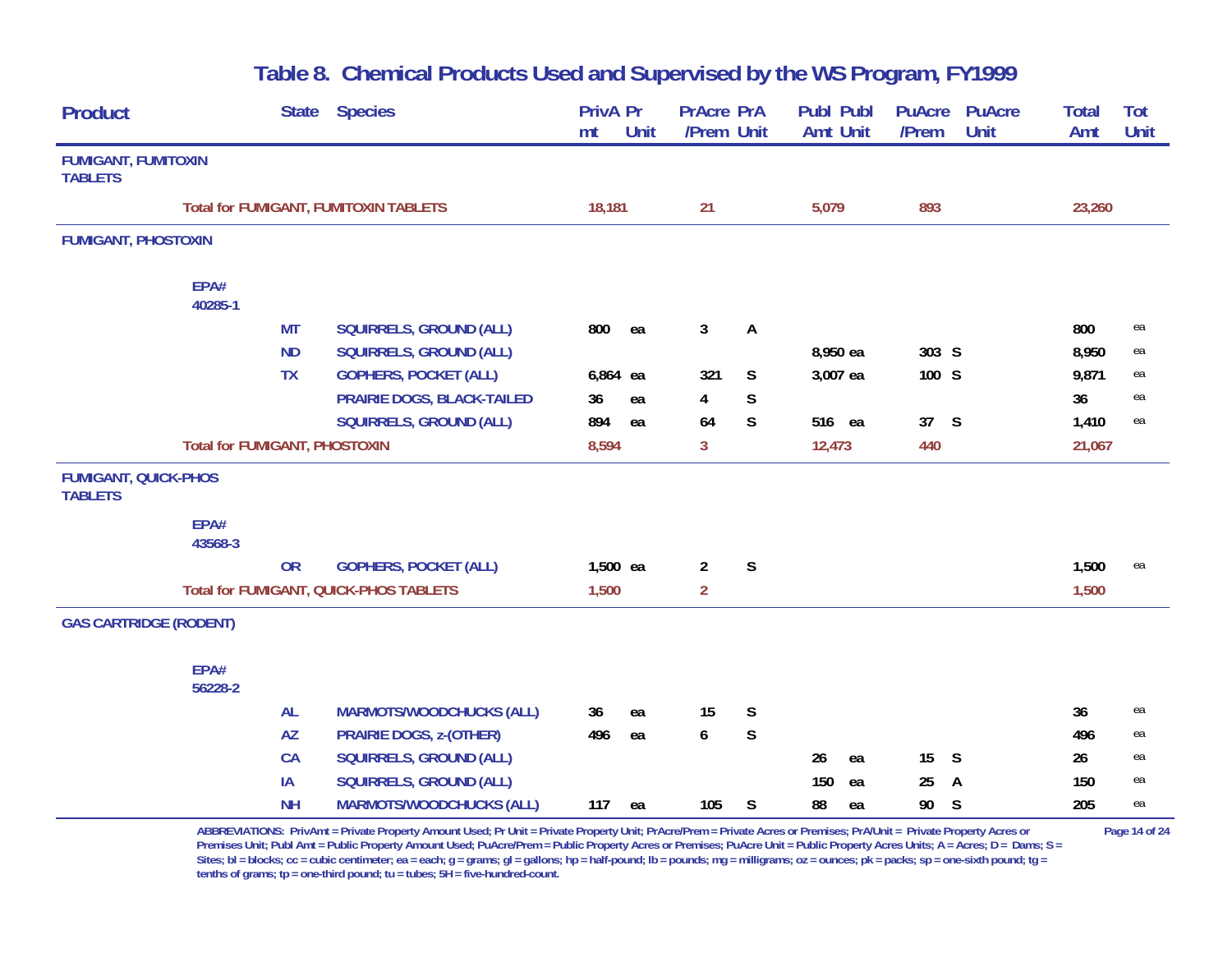| Product                       | <b>State</b>                            | <b>Species</b>                  | <b>PrivA Pr</b> |      | <b>PrAcre PrA</b> |             | <b>Publ Publ</b> |    | <b>PuAcre</b>  | <b>PuAcre</b> | <b>Total</b>   | Tot  |
|-------------------------------|-----------------------------------------|---------------------------------|-----------------|------|-------------------|-------------|------------------|----|----------------|---------------|----------------|------|
|                               |                                         |                                 | mt              | Unit | /Prem Unit        |             | <b>Amt Unit</b>  |    | /Prem          | Unit          | Amt            | Unit |
| <b>GAS CARTRIDGE (RODENT)</b> |                                         |                                 |                 |      |                   |             |                  |    |                |               |                |      |
|                               | <b>NE</b>                               | PRAIRIE DOGS, BLACK-TAILED      | 17              | ea   | 3                 | $\mathsf S$ |                  |    |                |               | 17             | ea   |
|                               | <b>NM</b>                               | PRAIRIE DOGS, WHITE-TAILED      | 4               | ea   | 4                 | $\mathsf S$ |                  |    |                |               | 4              | ea   |
|                               |                                         | <b>SQUIRRELS, GROUND (ALL)</b>  | $\mathbf{1}$    | ea   | 1                 | D           |                  |    |                |               | 1              | ea   |
|                               | <b>ND</b>                               | SQUIRRELS, GROUND (ALL)         | 25              | ea   | $\mathbf{1}$      | S           |                  |    |                |               | 25             | ea   |
|                               | OH                                      | <b>MARMOTS/WOODCHUCKS (ALL)</b> |                 |      |                   |             | 22               | ea | 3              | S             | 22             | ea   |
|                               | <b>OR</b>                               | <b>SQUIRRELS, GROUND (ALL)</b>  | 400             | ea   | 100               | A           |                  |    |                |               | 400            | ea   |
|                               | <b>TX</b>                               | <b>SQUIRRELS, GROUND (ALL)</b>  | 3               | ea   | 1                 | $\mathsf S$ |                  |    |                |               | 3              | ea   |
|                               | <b>VA</b>                               | <b>MARMOTS/WOODCHUCKS (ALL)</b> | 12              | ea   | $10$              | $\mathsf S$ | $\overline{a}$   | ea | 14             | S             | 14             | ea   |
|                               | <b>WV</b>                               | <b>MARMOTS/WOODCHUCKS (ALL)</b> |                 |      |                   |             | 18               | ea | 9              | S             | 18             | ea   |
|                               |                                         | <b>SKUNKS, STRIPED</b>          |                 |      |                   |             | 2                | ea | $\mathbf{1}$   | S             | $\overline{a}$ | ea   |
|                               | <b>WA</b>                               | <b>SQUIRRELS, GROUND (ALL)</b>  |                 |      |                   |             | 125              | ea | 75             | S             | 125            | ea   |
|                               | <b>Total for GAS CARTRIDGE (RODENT)</b> |                                 | 1,111           |      | 15                |             | 433              |    | 232            |               | 1,544          |      |
| <b>GAS CARTRIDGE, LARGE</b>   |                                         |                                 |                 |      |                   |             |                  |    |                |               |                |      |
| EPA#                          |                                         |                                 |                 |      |                   |             |                  |    |                |               |                |      |
| 56228-21                      |                                         |                                 |                 |      |                   |             |                  |    |                |               |                |      |
|                               | <b>AZ</b>                               | <b>COYOTES</b>                  | $\overline{2}$  | ea   | $\overline{2}$    | $\mathsf S$ |                  |    |                |               | $\overline{2}$ | ea   |
|                               | CO                                      | <b>COYOTES</b>                  | $\overline{2}$  | ea   | $\overline{2}$    | $\mathsf S$ |                  |    |                |               | $\overline{2}$ | ea   |
|                               |                                         | <b>FOXES, RED</b>               | 8               | ea   | 4                 | $\mathsf S$ |                  |    |                |               | 8              | ea   |
|                               | ID                                      | <b>COYOTES</b>                  | 22              | ea   | 17                | S           | 12               | ea | 11             | <sub>S</sub>  | 34             | ea   |
|                               |                                         | <b>FOXES, RED</b>               | 33              | ea   | 21                | $\mathsf S$ | 1                | ea | $\mathbf{1}$   | S             | 34             | ea   |
|                               | <b>MT</b>                               | <b>COYOTES</b>                  | 122             | ea   | 189               | S           | 8                | ea | $7^{\circ}$    | S             | 130            | ea   |
|                               |                                         | <b>FOXES, RED</b>               | 72              | ea   | 245               | $\mathsf S$ |                  |    |                |               | 72             | ea   |
|                               | <b>ND</b>                               | <b>COYOTES</b>                  | 39              | ea   | 28                | S           |                  |    |                |               | 39             | ea   |
|                               | <b>NE</b>                               | <b>COYOTES</b>                  | 84              | ea   | 49                | $\mathsf S$ | 3                | ea | $\overline{2}$ | S             | 87             | ea   |
|                               | <b>NV</b>                               | <b>COYOTES</b>                  | $\overline{a}$  | ea   | $\overline{a}$    | S           | 46               | ea | 33             | S             | 48             | ea   |
|                               |                                         |                                 |                 |      |                   |             |                  |    |                |               |                |      |

ABBREVIATIONS: PrivAmt = Private Property Amount Used; Pr Unit = Private Property Unit; PrAcre/Prem = Private Acres or Premises; PrA/Unit = Private Property Acres or Page 15 of 24 Premises Unit; Publ Amt = Public Property Amount Used; PuAcre/Prem = Public Property Acres or Premises; PuAcre Unit = Public Property Acres Units; A = Acres; D = Dams; S = Sites; bl = blocks; cc = cubic centimeter; ea = each; g = grams; gl = gallons; hp = half-pound; lb = pounds; mg = milligrams; oz = ounces; pk = packs; sp = one-sixth pound; tg = **tenths of grams; tp = one-third pound; tu = tubes; 5H = five-hundred-count.**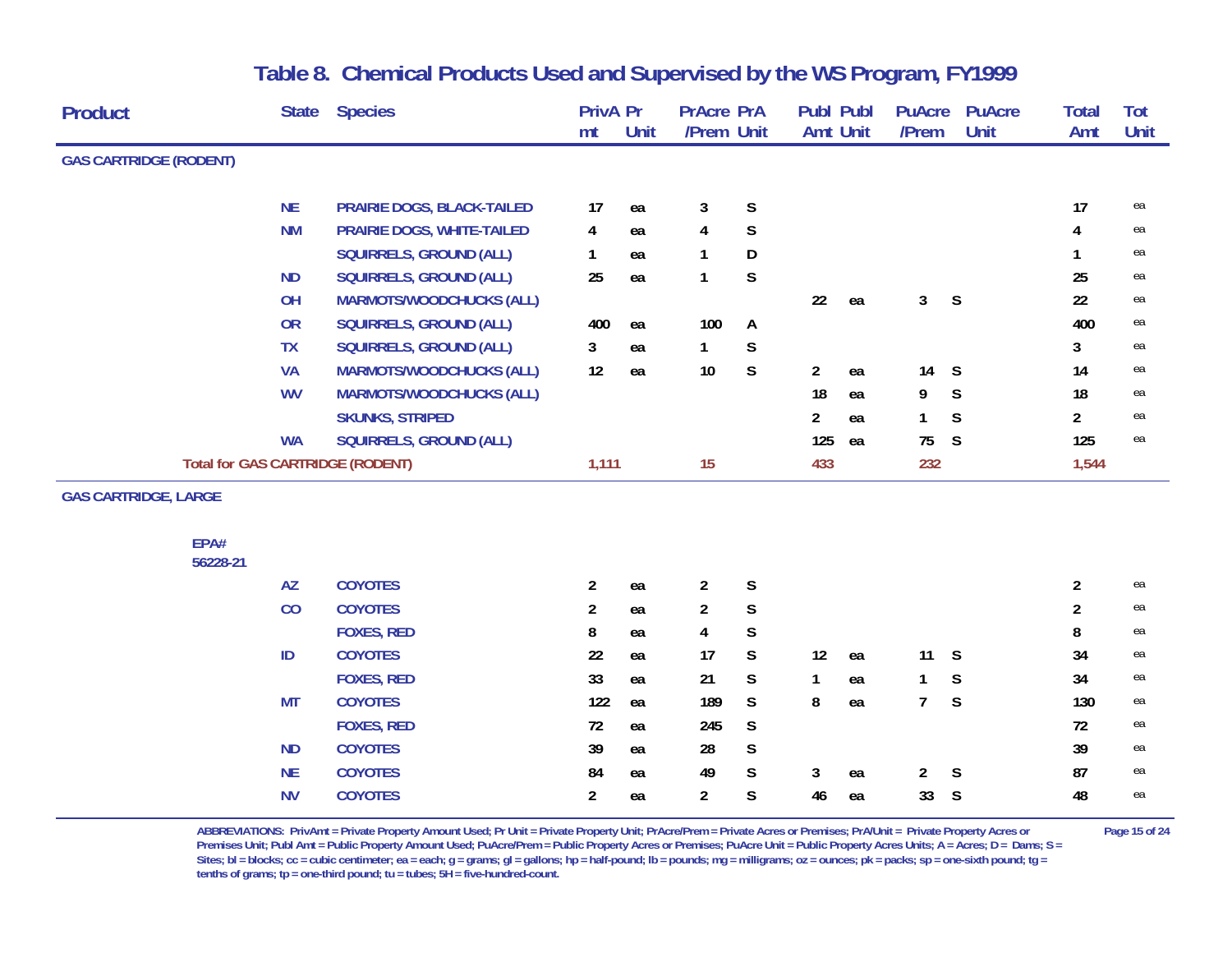| <b>Product</b>              | <b>State</b>                          | <b>Species</b>         | <b>PrivA Pr</b><br>mt | Unit          | <b>PrAcre PrA</b><br>/Prem Unit |             | <b>Publ Publ</b><br><b>Amt Unit</b> |    | <b>PuAcre</b><br>/Prem | <b>PuAcre</b><br>Unit | <b>Total</b><br>Amt | Tot<br>Unit   |
|-----------------------------|---------------------------------------|------------------------|-----------------------|---------------|---------------------------------|-------------|-------------------------------------|----|------------------------|-----------------------|---------------------|---------------|
| <b>GAS CARTRIDGE, LARGE</b> |                                       |                        |                       |               |                                 |             |                                     |    |                        |                       |                     |               |
|                             | <b>NE</b>                             | <b>FOXES, RED</b>      | 31                    | ea            | 24                              | $\mathsf S$ |                                     |    |                        |                       | 31                  | ea            |
|                             | <b>NJ</b>                             | <b>FOXES, RED</b>      |                       |               |                                 |             | 8                                   | ea | 6                      | $\mathsf S$           | 8                   | ea            |
|                             | <b>ND</b>                             | <b>FOXES, RED</b>      | $5\phantom{.0}$       | ea            | 3                               | S           |                                     |    |                        |                       | 5                   | ea            |
|                             | <b>NE</b>                             | <b>SKUNKS, STRIPED</b> | 18                    | ea            | 15                              | S           | 9                                   | ea | 9                      | S                     | 27                  | ea            |
|                             | <b>OR</b>                             | <b>COYOTES</b>         | 127                   | ea            | 103                             | S           | 18                                  | ea | 10 <sup>°</sup>        | $\mathsf S$           | 145                 | ea            |
|                             |                                       | <b>FOXES, RED</b>      | 11                    | ea            | 8                               | S           |                                     |    |                        |                       | 11                  | ea            |
|                             | <b>TX</b>                             | <b>FOXES, RED</b>      | 3                     | ea            | $\overline{2}$                  | S           |                                     |    |                        |                       | 3                   | ea            |
|                             | <b>TN</b>                             | <b>SKUNKS, STRIPED</b> |                       |               |                                 |             | 12                                  | ea | 10 S                   |                       | 12                  | ea            |
|                             | <b>TX</b>                             | <b>SKUNKS, STRIPED</b> | $5\phantom{.0}$       | ea            | 5                               | $\mathsf S$ |                                     |    |                        |                       | 5                   | ea            |
|                             | <b>UT</b>                             | <b>COYOTES</b>         | 64                    | ea            | 55                              | S           | 50                                  | ea | 50 S                   |                       | 114                 | ea            |
|                             |                                       | <b>FOXES, RED</b>      | 51                    | ea            | 22                              | S           | 20                                  | ea | 20 <sub>2</sub>        | S                     | 71                  | ea            |
|                             | <b>WA</b>                             | <b>COYOTES</b>         | $\overline{7}$        | ea            | $\overline{7}$                  | S           |                                     |    |                        |                       | $\overline{7}$      | ea            |
|                             | <b>WY</b>                             | <b>COYOTES</b>         | 127                   | ea            | 87                              | S           | 137                                 | ea | 74                     | $\mathsf S$           | 264                 | ea            |
|                             | <b>WV</b>                             | <b>COYOTES</b>         | $\mathbf{1}$          | ea            | 1                               | S           |                                     |    |                        |                       | 1                   | ea            |
|                             | <b>WY</b>                             | <b>FOXES, RED</b>      | 81                    | ea            | 46                              | S           | 26                                  | ea | 9                      | $\mathsf{S}$          | 107                 | ea            |
|                             |                                       | <b>SKUNKS, STRIPED</b> | 6                     | ea            | 5                               | $\mathsf S$ |                                     |    |                        |                       | 6                   | ea            |
|                             | <b>Total for GAS CARTRIDGE, LARGE</b> |                        | 923                   |               | $\overline{2}$                  |             | 350                                 |    | 242                    |                       | 1,273               |               |
| <b>KETAMINE (KETASET)</b>   |                                       |                        |                       |               |                                 |             |                                     |    |                        |                       |                     |               |
|                             | EPA#<br><b>NADA 45-290</b>            |                        |                       |               |                                 |             |                                     |    |                        |                       |                     |               |
|                             | OH                                    | <b>RACCOONS</b>        | 3                     | $\mathsf{cc}$ | 3                               | S           | 4                                   | cc | 5                      | $\mathsf S$           | 7                   | $\mathsf{CC}$ |
|                             | <b>Total for KETAMINE (KETASET)</b>   |                        | $\mathbf{3}$          |               | 3                               |             | 4                                   |    | $\overline{5}$         |                       | 7                   |               |
| KETAMINE/BEUTHANASIA-D      |                                       |                        |                       |               |                                 |             |                                     |    |                        |                       |                     |               |

ABBREVIATIONS: PrivAmt = Private Property Amount Used; Pr Unit = Private Property Unit; PrAcre/Prem = Private Acres or Premises; PrA/Unit = Private Property Acres or Page 16 of 24 Premises Unit; Publ Amt = Public Property Amount Used; PuAcre/Prem = Public Property Acres or Premises; PuAcre Unit = Public Property Acres Units; A = Acres; D = Dams; S = Sites; bl = blocks; cc = cubic centimeter; ea = each; g = grams; gl = gallons; hp = half-pound; lb = pounds; mg = milligrams; oz = ounces; pk = packs; sp = one-sixth pound; tg = **tenths of grams; tp = one-third pound; tu = tubes; 5H = five-hundred-count.**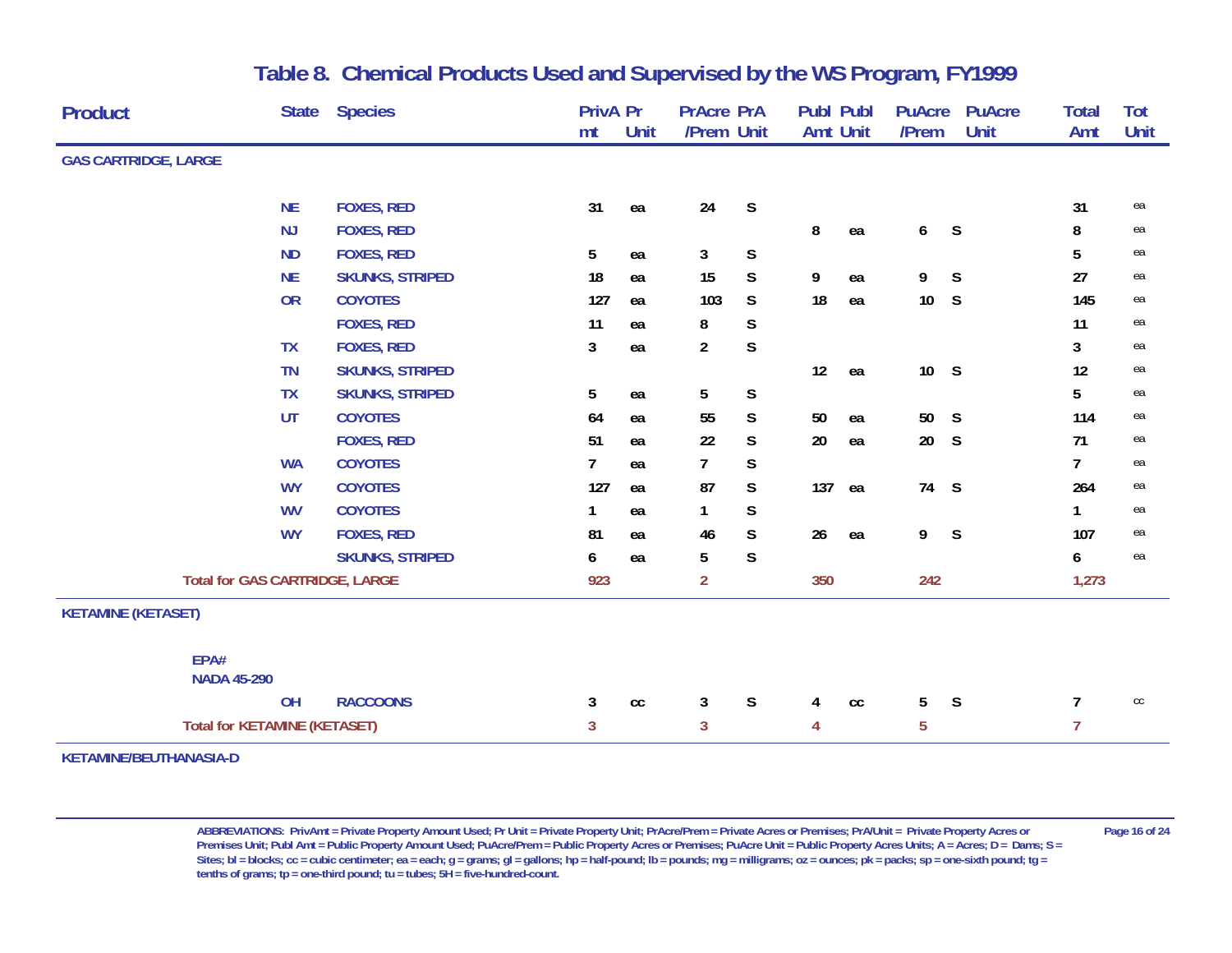| <b>Product</b>               | <b>State</b>                            | <b>Species</b>                     | <b>PrivA Pr</b> |                            | <b>PrAcre PrA</b> |             | <b>Publ Publ</b> | <b>PuAcre</b>  | <b>PuAcre</b> | <b>Total</b>   | Tot           |
|------------------------------|-----------------------------------------|------------------------------------|-----------------|----------------------------|-------------------|-------------|------------------|----------------|---------------|----------------|---------------|
|                              |                                         |                                    | mt              | Unit                       | /Prem Unit        |             | <b>Amt Unit</b>  | /Prem          | <b>Unit</b>   | Amt            | Unit          |
| KETAMINE/BEUTHANASIA-D       |                                         |                                    |                 |                            |                   |             |                  |                |               |                |               |
|                              |                                         |                                    |                 |                            |                   |             |                  |                |               |                |               |
|                              | EPA#                                    |                                    |                 |                            |                   |             |                  |                |               |                |               |
|                              | 45-290/473-05                           |                                    |                 |                            |                   |             |                  |                |               |                |               |
|                              | <b>TX</b>                               | <b>ARMADILLOS, NINE-BANDED</b>     | $\mathbf{2}$    | $\mathsf{cc}$              | 1                 | $\mathsf S$ |                  |                |               | $\overline{c}$ | cc            |
|                              |                                         | <b>CATS, FERAL/FREE RANGING</b>    | $\overline{2}$  | cc                         | 1                 | $\mathsf S$ |                  |                |               | $\overline{2}$ | cc            |
|                              |                                         | <b>COYOTES</b>                     | $\mathbf{1}$    | <b>CC</b>                  | 1                 | $\mathsf S$ |                  |                |               | 1              | cc            |
|                              |                                         | DOGS, FERAL/FREE RANGING & HYBRI 9 |                 | cc                         | $\overline{2}$    | S           |                  |                |               | 9              | cc            |
|                              |                                         | <b>FOXES, GRAY</b>                 | 5               | $\mathsf{cc}$              | 3                 | $\mathsf S$ |                  |                |               | 5              | cc            |
|                              |                                         | <b>NUTRIAS</b>                     | 3               | cc                         | $\mathbf{1}$      | S           |                  |                |               | 3              | cc            |
|                              |                                         | <b>OPOSSUMS, VIRGINIA</b>          | 218             | $\mathop{\rm cc}\nolimits$ | 189               | $\mathsf S$ |                  |                |               | 218            | cc            |
|                              |                                         | <b>PORCUPINES</b>                  | 4               | $\mathsf{cc}$              | $\overline{a}$    | S           |                  |                |               | 4              | cc            |
|                              |                                         | <b>RACCOONS</b>                    | 202             | cc                         | 132               | S           |                  |                |               | 202            | cc            |
|                              |                                         | <b>RINGTAILS</b>                   | $\mathbf{2}$    | $\mathsf{cc}$              | $\overline{a}$    | S           |                  |                |               | $\overline{a}$ | cc            |
|                              |                                         | <b>SKUNKS, STRIPED</b>             | 286             | cc                         | 264               | S           | 34<br>cc         | 4              | S             | 320            | $\mathsf{CC}$ |
|                              | <b>Total for KETAMINE/BEUTHANASIA-D</b> |                                    | 734             |                            | 1                 |             | 34               | $\overline{4}$ |               | 768            |               |
| <b>KETAMINE/XYLAZINE 2:1</b> |                                         |                                    |                 |                            |                   |             |                  |                |               |                |               |
|                              |                                         |                                    |                 |                            |                   |             |                  |                |               |                |               |
|                              | EPA#<br>45-290/139-236                  |                                    |                 |                            |                   |             |                  |                |               |                |               |
|                              | LA                                      | <b>BEARS, LOUISIANA BLACK</b>      | 8               | $\mathsf{cc}$              | 3                 | S           |                  |                |               | 8              | cc            |
|                              | <b>TX</b>                               | <b>CATS, FERAL/FREE RANGING</b>    | 1               | cc                         | 1                 | $\mathsf S$ |                  |                |               |                | $_{\rm CC}$   |
|                              | Total for KETAMINE/XYLAZINE 2:1         |                                    | 9               |                            | 3                 |             |                  |                |               | 9              |               |
| <b>KETAMINE/XYLAZINE 5:1</b> |                                         |                                    |                 |                            |                   |             |                  |                |               |                |               |
|                              | EPA#                                    |                                    |                 |                            |                   |             |                  |                |               |                |               |
|                              | 45-290/139-236                          |                                    |                 |                            |                   |             |                  |                |               |                |               |
|                              | ID                                      | DOGS, FERAL/FREE RANGING & HYBRI 6 |                 | cc                         | $\mathbf{1}$      | S           |                  |                |               | 6              | cc            |

**ABBREVIATIONS: PrivAmt = Private Property Amount Used; Pr Unit = Private Property Unit; PrAcre/Prem = Private Acres or Premises; PrA/Unit = Private Property Acres or Page 17 of 24 Premises Unit; Publ Amt = Public Property Amount Used; PuAcre/Prem = Public Property Acres or Premises; PuAcre Unit = Public Property Acres Units; A = Acres; D = Dams; S = Sites; bl = blocks; cc = cubic centimeter; ea = each; g = grams; gl = gallons; hp = half-pound; lb = pounds; mg = milligrams; oz = ounces; pk = packs; sp = one-sixth pound; tg = tenths of grams; tp = one-third pound; tu = tubes; 5H = five-hundred-count.**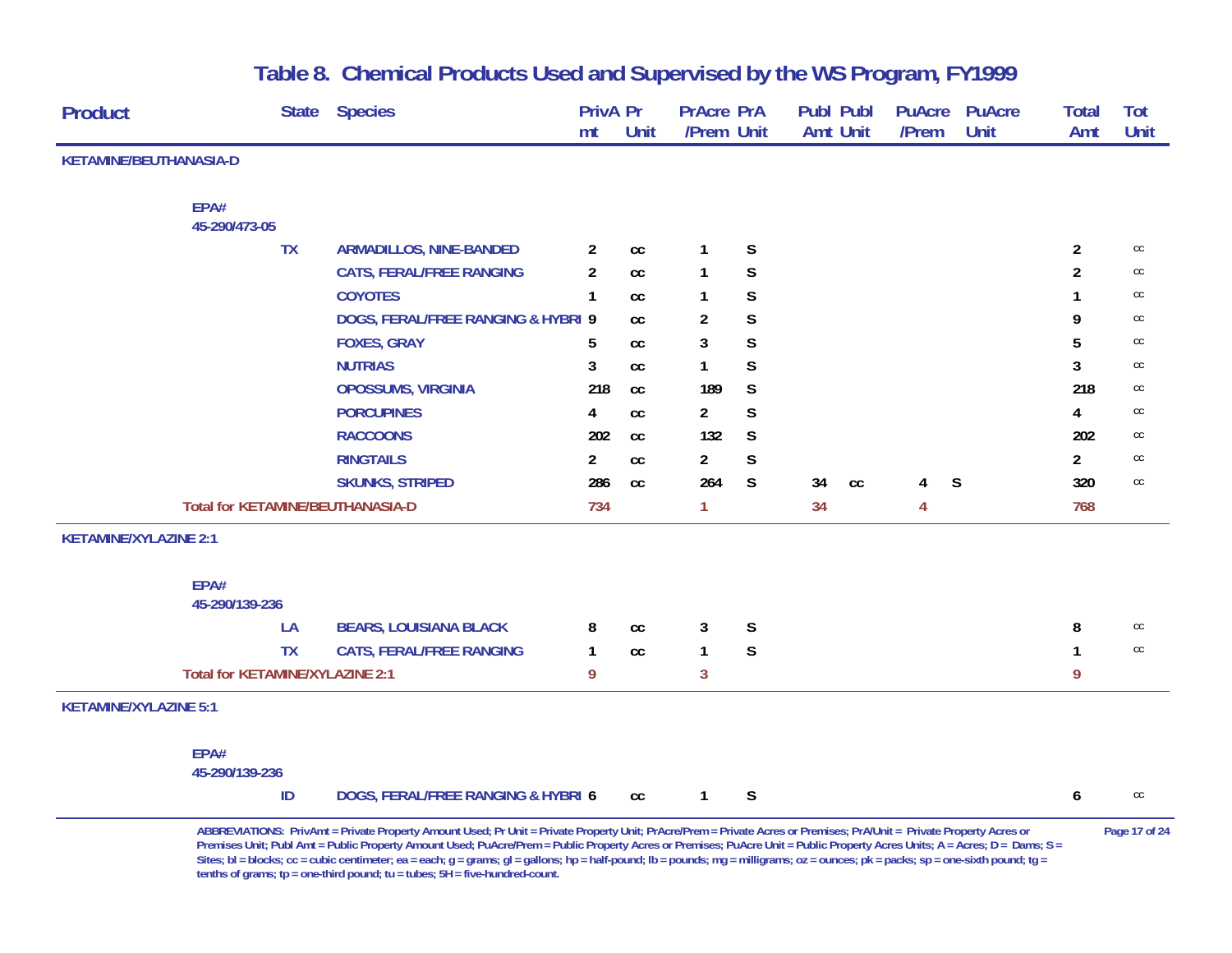| <b>Product</b>                  | <b>State</b> | <b>Species</b>                  | <b>PrivA Pr</b> |                            | <b>PrAcre PrA</b> |             | <b>Publ Publ</b> |               | <b>PuAcre</b>  | <b>PuAcre</b> | <b>Total</b>   | Tot           |
|---------------------------------|--------------|---------------------------------|-----------------|----------------------------|-------------------|-------------|------------------|---------------|----------------|---------------|----------------|---------------|
|                                 |              |                                 | mt              | Unit                       | /Prem Unit        |             | <b>Amt Unit</b>  |               | /Prem          | Unit          | Amt            | Unit          |
| <b>KETAMINE/XYLAZINE 5:1</b>    |              |                                 |                 |                            |                   |             |                  |               |                |               |                |               |
|                                 | <b>NV</b>    | <b>COYOTES</b>                  | $\overline{2}$  | $\mathop{\rm cc}\nolimits$ | $\overline{2}$    | $\mathsf S$ | 4                | $\mathsf{cc}$ | 3              | S             | 6              | cc            |
|                                 | OH           | <b>CATS, FERAL/FREE RANGING</b> |                 |                            |                   |             |                  | cc            | $\mathbf{1}$   | S             |                | $\mathsf{CC}$ |
|                                 |              | <b>RACCOONS</b>                 | 49              | $\mathsf{cc}$              | 54                | $\mathsf S$ | 75               | $\mathsf{cc}$ | 87             | S             | 124            | cc            |
|                                 | <b>VT</b>    | <b>RACCOONS</b>                 | 183             | cc                         | 109               | $\mathsf S$ |                  |               |                |               | 183            | $_{\rm CC}$   |
|                                 | WI           | <b>BEARS, BLACK</b>             | 531             | cc                         | 88                | $\mathsf S$ | 26               | $\mathsf{cc}$ | 5 <sub>5</sub> | S             | 557            | cc            |
|                                 |              | <b>WOLVES, GRAY/TIMBER</b>      | $\overline{2}$  | cc                         | 1                 | $\mathsf S$ |                  |               |                |               | $\overline{2}$ | $\mathsf{CC}$ |
| Total for KETAMINE/XYLAZINE 5:1 |              |                                 | 773             |                            | 1                 |             | 106              |               | 96             |               | 879            |               |
| <b>M-44 CYANIDE CAPSULE</b>     |              |                                 |                 |                            |                   |             |                  |               |                |               |                |               |
| EPA#<br>56228-15                |              |                                 |                 |                            |                   |             |                  |               |                |               |                |               |
|                                 | <b>AK</b>    | <b>CANIDS</b>                   |                 | g.                         |                   | S           | $30\,$           | g.            | 33 S           |               | 30             | g.            |
|                                 | <b>AZ</b>    | <b>CANIDS</b>                   | 67              | g.                         | 74                | $\mathsf S$ |                  |               |                |               | 67             | g.            |
|                                 | CO           | <b>CANIDS</b>                   | 205             | g.                         | 228               | S           |                  |               |                |               | 205            | g.            |
|                                 | <b>CA</b>    | <b>CANIDS</b>                   | 537             | g.                         | 597               | S           |                  |               |                |               | 537            | g.            |
|                                 | ID           | <b>CANIDS</b>                   | 760             | g.                         | 844               | S           | 46               | g.            | 51             | S             | 806            | g.            |
|                                 | <b>MT</b>    | <b>CANIDS</b>                   | 2,776 g.        |                            | 3,084 S           |             | 5                | g.            | 5 <sub>5</sub> | S             | 2,781          | g.            |
|                                 | <b>NM</b>    | <b>CANIDS</b>                   | 2,728 g.        |                            | 3,031 S           |             | 234              | g.            | 260 S          |               | 2,962          | g.            |
|                                 | <b>NE</b>    | <b>CANIDS</b>                   | 2,152 g.        |                            | 2,391 S           |             | 12               | g.            | 13 S           |               | 2,164          | g.            |
|                                 | <b>ND</b>    | <b>CANIDS</b>                   | 534             | g.                         | 593               | S           |                  |               |                |               | 534            | g.            |
|                                 | <b>NV</b>    | <b>CANIDS</b>                   | 119             | g.                         | 132               | S           | 122              | g.            | 135 S          |               | 241            | g.            |
|                                 | <b>OR</b>    | <b>CANIDS</b>                   | 1,543 g.        |                            | $1,714$ S         |             | 24               | g.            | 27 S           |               | 1,567          | g.            |
|                                 | OK           | <b>CANIDS</b>                   | 4,343 g.        |                            | 4,825 S           |             |                  |               |                |               | 4,343          | g.            |
|                                 | <b>TX</b>    | <b>CANIDS</b>                   | 14,840 g.       |                            | 16,489 S          |             | 86               | g.            | 96 S           |               | 14,926         | g.            |
|                                 | <b>UT</b>    | <b>CANIDS</b>                   | 480             | g.                         | 533               | S           | 671              | g.            | 746 S          |               | 1,151          | g.            |
|                                 | <b>VA</b>    | <b>CANIDS</b>                   | 1,193 g.        |                            | $1,326$ S         |             | 5                | g.            | 6              | S             | 1,198          | g.            |
|                                 |              |                                 |                 |                            |                   |             |                  |               |                |               |                |               |

ABBREVIATIONS: PrivAmt = Private Property Amount Used; Pr Unit = Private Property Unit; PrAcre/Prem = Private Acres or Premises; PrA/Unit = Private Property Acres or Page 18 of 24 Premises Unit; Publ Amt = Public Property Amount Used; PuAcre/Prem = Public Property Acres or Premises; PuAcre Unit = Public Property Acres Units; A = Acres; D = Dams; S = Sites; bl = blocks; cc = cubic centimeter; ea = each; g = grams; gl = gallons; hp = half-pound; lb = pounds; mg = milligrams; oz = ounces; pk = packs; sp = one-sixth pound; tg = **tenths of grams; tp = one-third pound; tu = tubes; 5H = five-hundred-count.**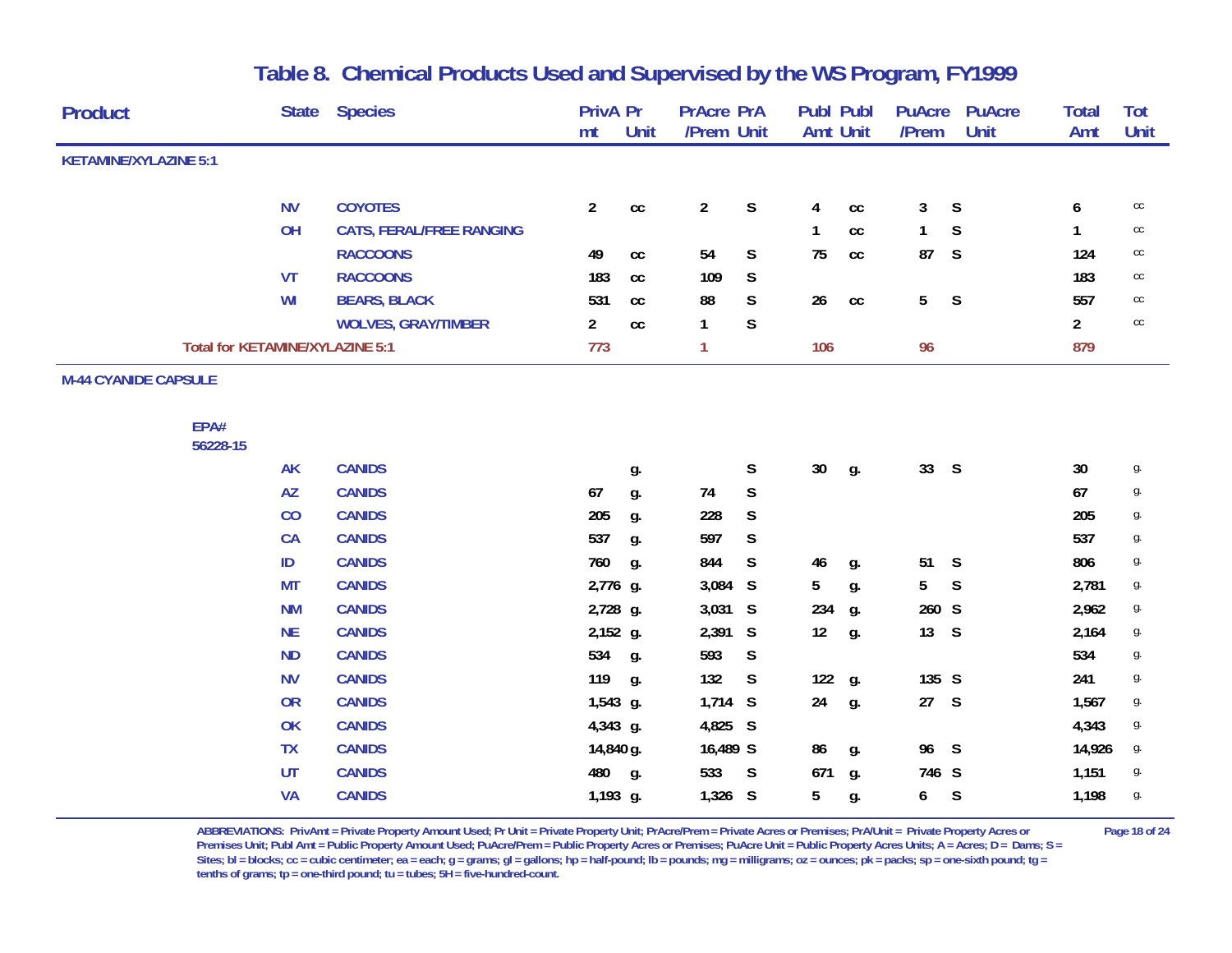| <b>Product</b>                                         | <b>State</b>                          | <b>Species</b>                                        | <b>PrivA Pr</b> |      | <b>PrAcre PrA</b> |             | <b>Publ Publ</b> | <b>PuAcre</b> | <b>PuAcre</b> | <b>Total</b>   | <b>Tot</b>  |
|--------------------------------------------------------|---------------------------------------|-------------------------------------------------------|-----------------|------|-------------------|-------------|------------------|---------------|---------------|----------------|-------------|
|                                                        |                                       |                                                       | mt              | Unit | /Prem Unit        |             | <b>Amt Unit</b>  | /Prem         | Unit          | Amt            | <b>Unit</b> |
| <b>M-44 CYANIDE CAPSULE</b>                            |                                       |                                                       |                 |      |                   |             |                  |               |               |                |             |
|                                                        | <b>WA</b>                             | <b>CANIDS</b>                                         | 550 g.          |      | 611               | S           |                  |               |               | 550            | g.          |
|                                                        | <b>WV</b>                             | <b>CANIDS</b>                                         | 1,280 g.        |      | 1,422 S           |             |                  |               |               | 1,280          | g.          |
|                                                        | <b>WY</b>                             | <b>CANIDS</b>                                         | 2,131 g.        |      | 2,368 S           |             | 414 g.           | 460 S         |               | 2,545          | g.          |
|                                                        | <b>Total for M-44 CYANIDE CAPSULE</b> |                                                       | 36,238          |      |                   |             | 1,649            | 1,832         |               | 37,887         |             |
| <b>NEUTROLEUM ALPHA</b>                                |                                       |                                                       |                 |      |                   |             |                  |               |               |                |             |
| EPA#                                                   |                                       |                                                       |                 |      |                   |             |                  |               |               |                |             |
|                                                        | <b>AL</b>                             | <b>BATS (ALL)</b>                                     | $\overline{2}$  | 0Z   | $\mathbf{1}$      | S           |                  |               |               | $\overline{2}$ | 0Z          |
|                                                        | <b>Total for NEUTROLEUM ALPHA</b>     |                                                       | $\overline{2}$  |      | 1                 |             |                  |               |               | $\overline{2}$ |             |
| <b>QUINTOX RAT &amp; MOUSE BAIT</b>                    |                                       |                                                       |                 |      |                   |             |                  |               |               |                |             |
| EPA#                                                   |                                       |                                                       |                 |      |                   |             |                  |               |               |                |             |
| 12455-39                                               |                                       |                                                       |                 |      |                   |             |                  |               |               |                |             |
|                                                        | <b>CA</b>                             | <b>RATS, BLACK (ROOF)</b>                             |                 |      |                   |             | 804<br>0Z        | 391 S         |               | 804            | 0Z          |
|                                                        |                                       | Total for QUINTOX RAT & MOUSE BAIT                    |                 |      |                   |             | 804              | 391           |               | 804            |             |
| REPELLENT, EATON'S 4-THE-<br><b>BIRDS (POLYBUTENE)</b> |                                       |                                                       |                 |      |                   |             |                  |               |               |                |             |
| EPA#<br>8254-1-56                                      |                                       |                                                       |                 |      |                   |             |                  |               |               |                |             |
|                                                        | H <sub>II</sub>                       | <b>SPARROWS, HOUSE/ENGLISH</b>                        |                 |      |                   |             | 100 tu           | 6             | S             | 100            | tu          |
|                                                        | <b>TX</b>                             | <b>SPARROWS, HOUSE/ENGLISH</b>                        | $\mathbf{1}$    | tu   | $\mathbf{1}$      | $\mathsf S$ |                  |               |               | $\mathbf{1}$   | tu          |
|                                                        |                                       | Total for REPELLENT, EATON'S 4-THE-BIRDS (POLYBUTENE) | $\mathbf{1}$    |      |                   |             | 100              | 6             |               | 101            |             |
| <b>REPELLENT, REJEX-IT TP-40</b>                       |                                       |                                                       |                 |      |                   |             |                  |               |               |                |             |
| (METHYL ANTHRANL.)                                     |                                       |                                                       |                 |      |                   |             |                  |               |               |                |             |

**ABBREVIATIONS: PrivAmt = Private Property Amount Used; Pr Unit = Private Property Unit; PrAcre/Prem = Private Acres or Premises; PrA/Unit = Private Property Acres or Page 19 of 24 Premises Unit; Publ Amt = Public Property Amount Used; PuAcre/Prem = Public Property Acres or Premises; PuAcre Unit = Public Property Acres Units; A = Acres; D = Dams; S = Sites; bl = blocks; cc = cubic centimeter; ea = each; g = grams; gl = gallons; hp = half-pound; lb = pounds; mg = milligrams; oz = ounces; pk = packs; sp = one-sixth pound; tg = tenths of grams; tp = one-third pound; tu = tubes; 5H = five-hundred-count.**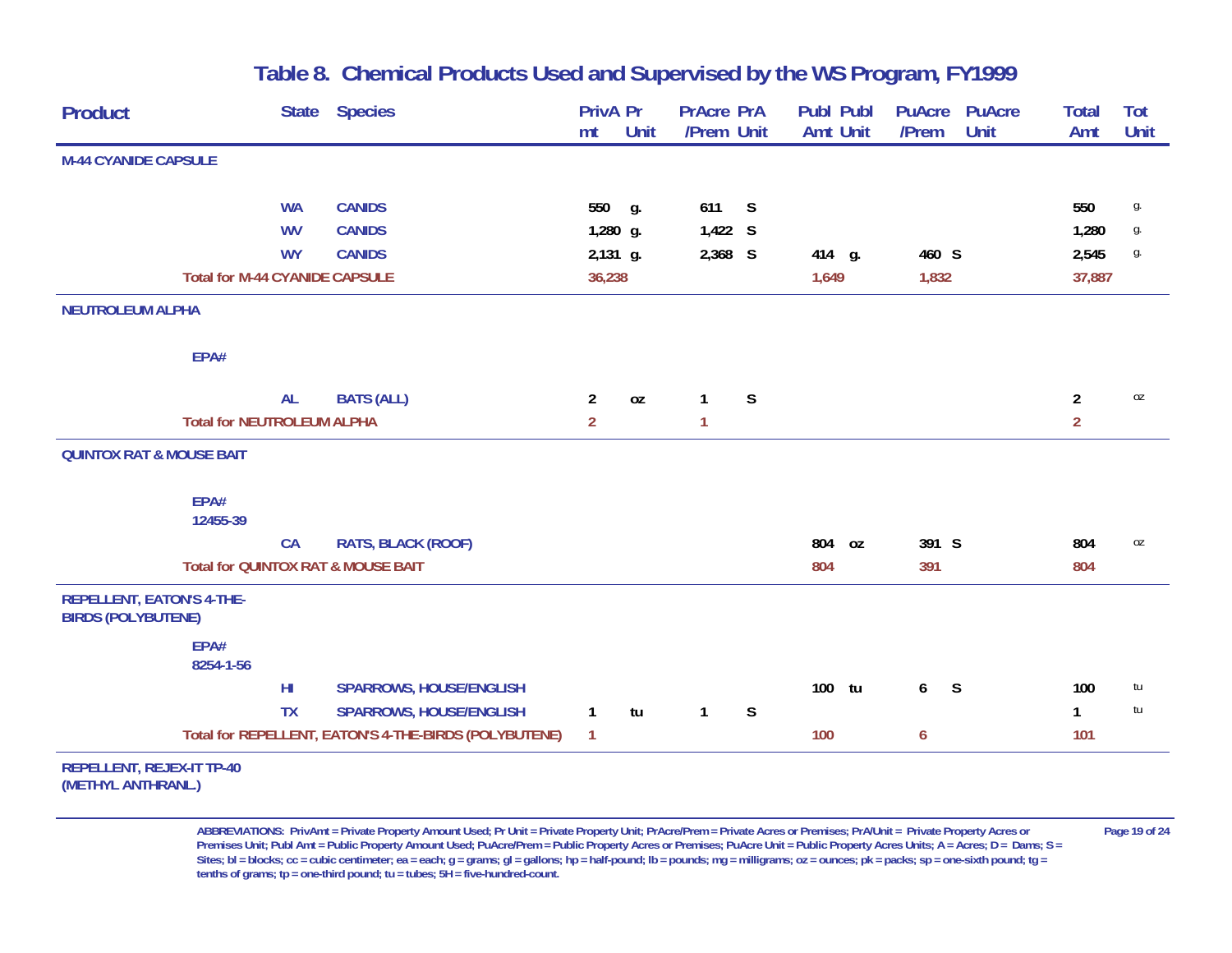| Product                                                |                                      | <b>State</b><br><b>Species</b>                         | PrivA Pr<br>mt | Unit          | <b>PrAcre PrA</b><br>/Prem Unit |              | Publ Publ | Amt Unit      | <b>PuAcre</b><br>/Prem | <b>PuAcre</b><br>Unit | <b>Total</b><br>Amt | Tot<br>Unit   |
|--------------------------------------------------------|--------------------------------------|--------------------------------------------------------|----------------|---------------|---------------------------------|--------------|-----------|---------------|------------------------|-----------------------|---------------------|---------------|
| <b>REPELLENT, REJEX-IT TP-40</b><br>(METHYL ANTHRANL.) |                                      |                                                        |                |               |                                 |              |           |               |                        |                       |                     |               |
|                                                        |                                      |                                                        |                |               |                                 |              |           |               |                        |                       |                     |               |
|                                                        | EPA#<br>58035-7                      |                                                        |                |               |                                 |              |           |               |                        |                       |                     |               |
|                                                        | $\ensuremath{\mathsf{IL}}\xspace$    | <b>STARLINGS, EUROPEAN</b>                             | 20             | Ib            | $\overline{4}$                  | S            |           |               |                        |                       | 20                  | $\mathsf{lb}$ |
|                                                        | <b>KY</b>                            | PIGEONS, FERAL (ROCK DOVE)                             |                |               |                                 |              | 50        | $\mathsf{lb}$ | $\mathbf{1}$           | S                     | 50                  | lb            |
|                                                        |                                      | Total for REPELLENT, REJEX-IT TP-40 (METHYL ANTHRANL.) | 20             |               | 4                               |              | 50        |               | $\mathbf{1}$           |                       | 70                  |               |
| <b>RODEO HERBICIDE</b>                                 |                                      |                                                        |                |               |                                 |              |           |               |                        |                       |                     |               |
|                                                        | EPA#<br>524-343                      |                                                        |                |               |                                 |              |           |               |                        |                       |                     |               |
|                                                        | <b>ND</b>                            | <b>BLACKBIRDS, z-(MIXED SPECIES)</b>                   | 814            | gl            | $1,443$ A                       |              |           |               |                        |                       | 814                 | gl            |
|                                                        | <b>Total for RODEO HERBICIDE</b>     |                                                        | 814            |               | 1,443                           |              |           |               |                        |                       | 814                 |               |
| <b>STARLICIDE COMPLETE</b>                             |                                      |                                                        |                |               |                                 |              |           |               |                        |                       |                     |               |
|                                                        | EPA#<br>602-136                      |                                                        |                |               |                                 |              |           |               |                        |                       |                     |               |
|                                                        | <b>WA</b>                            | <b>STARLINGS, EUROPEAN</b>                             | 30             | $\mathsf{lb}$ | $\overline{7}$                  | $\mathsf{S}$ |           |               |                        |                       | 30                  | $\mathsf{lb}$ |
|                                                        | <b>Total for STARLICIDE COMPLETE</b> |                                                        | 30             |               | $\overline{7}$                  |              |           |               |                        |                       | 30                  |               |
| <b>STRYCHNINE MILO</b><br>(GOPHERS)                    |                                      |                                                        |                |               |                                 |              |           |               |                        |                       |                     |               |
|                                                        | EPA#<br>56228-19                     |                                                        |                |               |                                 |              |           |               |                        |                       |                     |               |
|                                                        | <b>AZ</b>                            | <b>GOPHERS, POCKET (ALL)</b>                           | 25             | Ib            | 56                              | A            |           |               |                        |                       | 25                  | lb            |
|                                                        |                                      | <b>GOPHERS, POCKET (ALL)</b>                           | $\mathbf{1}$   | Ib            | 1                               | S            |           |               |                        |                       | 1                   | lb            |
|                                                        | <b>ND</b>                            | <b>GOPHERS, POCKET (ALL)</b>                           | $\mathbf{1}$   | Ib            | 25                              | $\mathsf S$  |           |               |                        |                       | 1                   | $\mathsf{lb}$ |
|                                                        | <b>NM</b>                            | <b>GOPHERS, POCKET (ALL)</b>                           | 44             | Ib            | 18                              | A            |           |               |                        |                       | 44                  | Ib            |
|                                                        | <b>NE</b>                            | <b>GOPHERS, POCKET (ALL)</b>                           | 64             | Ib            | 132                             | S            | 1         | Ib            | 1                      | S                     | 65                  | lb            |

**ABBREVIATIONS: PrivAmt = Private Property Amount Used; Pr Unit = Private Property Unit; PrAcre/Prem = Private Acres or Premises; PrA/Unit = Private Property Acres or Page 20 of 24 Premises Unit; Publ Amt = Public Property Amount Used; PuAcre/Prem = Public Property Acres or Premises; PuAcre Unit = Public Property Acres Units; A = Acres; D = Dams; S =**  Sites; bl = blocks; cc = cubic centimeter; ea = each; g = grams; gl = gallons; hp = half-pound; lb = pounds; mg = milligrams; oz = ounces; pk = packs; sp = one-sixth pound; tg = **tenths of grams; tp = one-third pound; tu = tubes; 5H = five-hundred-count.**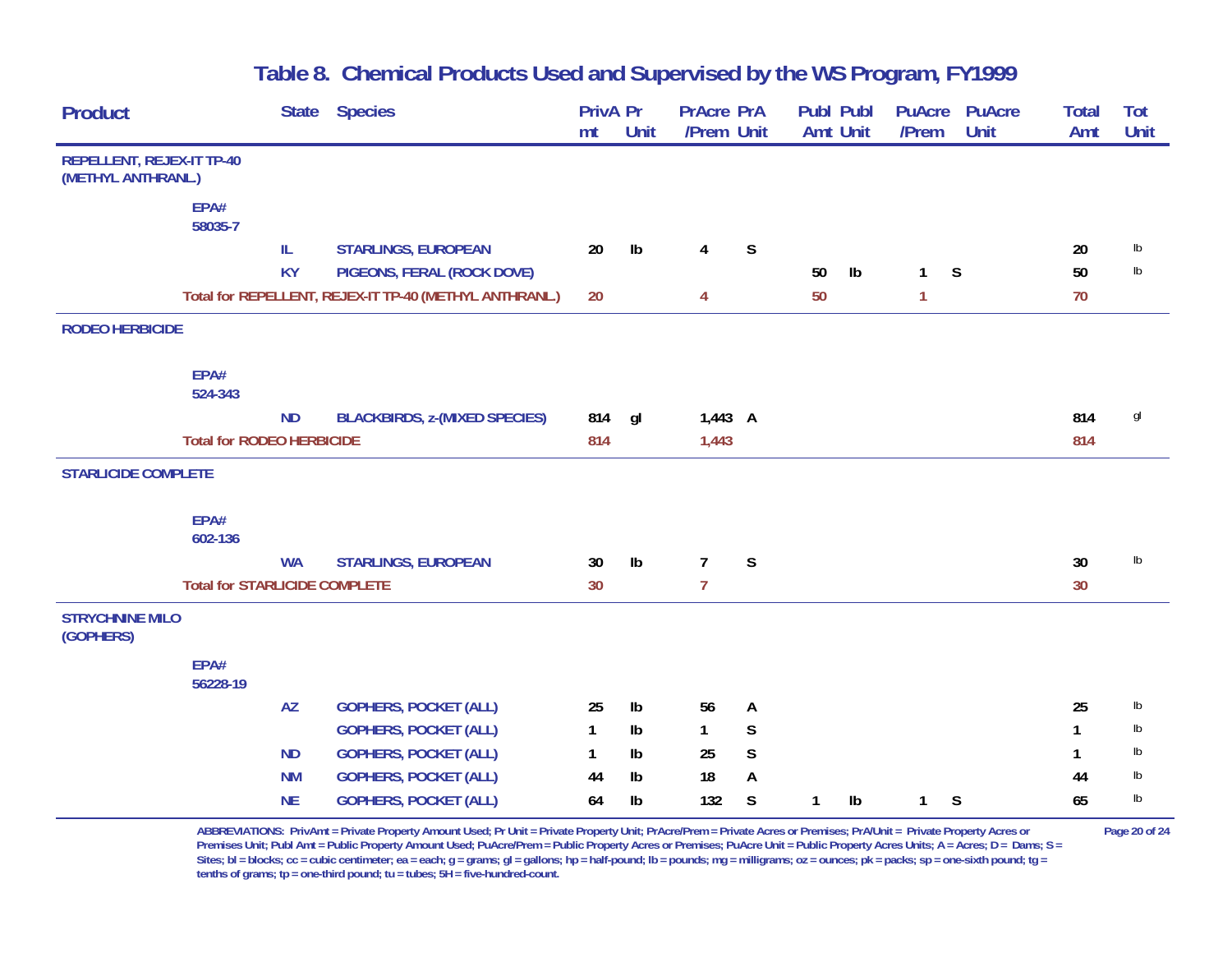| <b>Product</b>                                           |                          |           | State Species                              | <b>PrivA Pr</b><br>mt | Unit | <b>PrAcre PrA</b><br>/Prem Unit |                | <b>Publ Publ</b><br><b>Amt Unit</b> | <b>PuAcre</b><br>/Prem | <b>PuAcre</b><br>Unit | <b>Total</b><br>Amt | Tot<br>Unit   |
|----------------------------------------------------------|--------------------------|-----------|--------------------------------------------|-----------------------|------|---------------------------------|----------------|-------------------------------------|------------------------|-----------------------|---------------------|---------------|
| <b>STRYCHNINE MILO</b>                                   |                          |           |                                            |                       |      |                                 |                |                                     |                        |                       |                     |               |
| (GOPHERS)                                                |                          |           |                                            |                       |      |                                 |                |                                     |                        |                       |                     |               |
|                                                          |                          | <b>OR</b> | <b>GOPHERS, POCKET (ALL)</b>               | 236                   | Ib   | 97                              | A              |                                     |                        |                       | 236                 | $\mathsf{lb}$ |
|                                                          |                          | <b>TX</b> | <b>GOPHERS, POCKET (ALL)</b>               | 11                    | Ib   | 4                               | A              |                                     |                        |                       | 11                  | $\mathsf{lb}$ |
|                                                          |                          | <b>WA</b> | <b>GOPHERS, POCKET (ALL)</b>               |                       |      |                                 |                | $\mathsf{lb}$<br>12                 | 69 A                   |                       | 12                  | $\mathsf{lb}$ |
|                                                          |                          |           | <b>Total for STRYCHNINE MILO (GOPHERS)</b> | 382                   |      | 56                              |                | 13                                  | 70                     |                       | 395                 |               |
| <b>STRYCHNINE OATS</b><br>(GOPHERS)                      |                          |           |                                            |                       |      |                                 |                |                                     |                        |                       |                     |               |
|                                                          | EPA#<br>56228-20         |           |                                            |                       |      |                                 |                |                                     |                        |                       |                     |               |
|                                                          |                          | <b>AZ</b> | <b>GOPHERS, POCKET (ALL)</b>               | $\overline{2}$        | Ib   | $\mathbf{1}$                    | S              |                                     |                        |                       | $\overline{a}$      | $\mathsf{lb}$ |
|                                                          |                          |           | <b>Total for STRYCHNINE OATS (GOPHERS)</b> | 2 <sup>1</sup>        |      | $\mathbf{1}$                    |                |                                     |                        |                       | $\overline{2}$      |               |
| <b>TELAZOL</b>                                           |                          |           |                                            |                       |      |                                 |                |                                     |                        |                       |                     |               |
|                                                          | EPA#<br>NADA 106-111     |           |                                            |                       |      |                                 |                |                                     |                        |                       |                     |               |
|                                                          |                          | ID        | <b>WOLVES, GRAY/TIMBER</b>                 | 6                     | mg   | 3                               | S              |                                     |                        |                       | 6                   | mg            |
|                                                          |                          | LA        | <b>BEARS, LOUISIANA BLACK</b>              | $1,000$ mg            |      | $\mathbf{3}$                    | $\mathsf S$    |                                     |                        |                       | 1,000               | mg            |
|                                                          |                          | <b>MT</b> | <b>BEARS, GRIZZLY</b>                      | 500                   | mg   | 1                               | S              |                                     |                        |                       | 500                 | mg            |
|                                                          |                          |           | <b>WOLVES, GRAY/TIMBER</b>                 | 9,900 mg              |      | 3                               | $\mathsf S$    |                                     |                        |                       | 9,900               | mg            |
|                                                          |                          | <b>OR</b> | DOGS, FERAL/FREE RANGING & HYBRI 2         |                       | mg   | 1                               | $\mathsf S$    |                                     |                        |                       | 2                   | mg            |
|                                                          |                          |           | <b>RACCOONS</b>                            | 5                     | mg   | 5                               | $\mathsf S$    |                                     |                        |                       | 5                   | mg            |
|                                                          | <b>Total for TELAZOL</b> |           |                                            | 11,413                |      | $\mathbf{3}$                    |                |                                     |                        |                       | 11,413              |               |
| <b>ZINC PHOSPHIDE (HOPKINS)</b><br><b>RODENT PELLETS</b> |                          |           |                                            |                       |      |                                 |                |                                     |                        |                       |                     |               |
|                                                          | EPA#<br>2393-521         |           |                                            |                       |      |                                 |                |                                     |                        |                       |                     |               |
|                                                          |                          | <b>NM</b> | RATS, KANGAROO (ALL)                       | 100                   | Ib   | 220                             | $\overline{A}$ |                                     |                        |                       | 100                 | lb            |

**ABBREVIATIONS: PrivAmt = Private Property Amount Used; Pr Unit = Private Property Unit; PrAcre/Prem = Private Acres or Premises; PrA/Unit = Private Property Acres or Page 21 of 24 Premises Unit; Publ Amt = Public Property Amount Used; PuAcre/Prem = Public Property Acres or Premises; PuAcre Unit = Public Property Acres Units; A = Acres; D = Dams; S =**  Sites; bl = blocks; cc = cubic centimeter; ea = each; g = grams; gl = gallons; hp = half-pound; lb = pounds; mg = milligrams; oz = ounces; pk = packs; sp = one-sixth pound; tg = **tenths of grams; tp = one-third pound; tu = tubes; 5H = five-hundred-count.**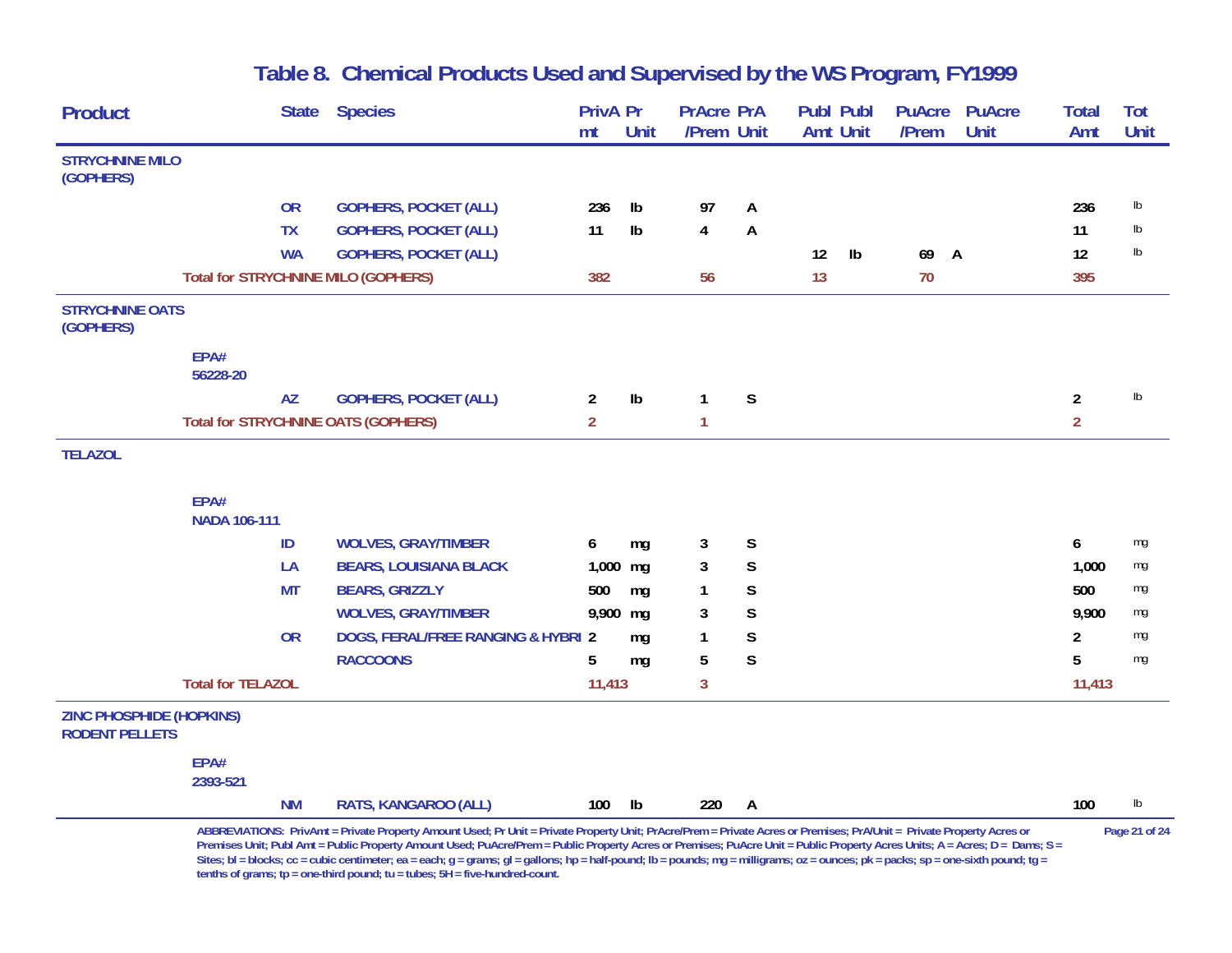| <b>Product</b>                                           |                  |           | State Species                                     | PrivA Pr<br>mt | <b>Unit</b>   | <b>PrAcre PrA</b><br>/Prem Unit |              | Publ Publ<br><b>Amt Unit</b> |               | <b>PuAcre</b><br>/Prem | <b>PuAcre</b><br>Unit | <b>Total</b><br>Amt | Tot<br><b>Unit</b> |
|----------------------------------------------------------|------------------|-----------|---------------------------------------------------|----------------|---------------|---------------------------------|--------------|------------------------------|---------------|------------------------|-----------------------|---------------------|--------------------|
| <b>ZINC PHOSPHIDE (HOPKINS)</b><br><b>RODENT PELLETS</b> |                  |           |                                                   |                |               |                                 |              |                              |               |                        |                       |                     |                    |
|                                                          |                  |           | Total for ZINC PHOSPHIDE (HOPKINS) RODENT PELLETS | 100            |               | 220                             |              |                              |               |                        |                       | 100                 |                    |
| <b>ZINC PHOSPHIDE (ZP</b><br><b>RODENT BAIT AG)</b>      |                  |           |                                                   |                |               |                                 |              |                              |               |                        |                       |                     |                    |
|                                                          | EPA#<br>12455-17 |           |                                                   |                |               |                                 |              |                              |               |                        |                       |                     |                    |
|                                                          |                  | <b>KY</b> | <b>VOLES (ALL)</b>                                |                |               |                                 |              | 125                          | $\mathsf{lb}$ | $1 -$                  | S                     | 125                 | lb                 |
|                                                          |                  | <b>ND</b> | SQUIRRELS, GROUND (ALL)                           | $\overline{a}$ | $\mathsf{lb}$ | $\mathbf{1}$                    | S            |                              |               |                        |                       | $\overline{2}$      | $\mathsf{lb}$      |
|                                                          |                  |           | Total for ZINC PHOSPHIDE (ZP RODENT BAIT AG)      | $\overline{2}$ |               |                                 |              | 125                          |               | $\mathbf{1}$           |                       | 127                 |                    |
| <b>ZINC PHOSPHIDE (ZP</b><br><b>RODENT BAIT)</b>         |                  |           |                                                   |                |               |                                 |              |                              |               |                        |                       |                     |                    |
|                                                          | EPA#<br>12455-18 |           |                                                   |                |               |                                 |              |                              |               |                        |                       |                     |                    |
|                                                          |                  | <b>NM</b> | <b>GOPHERS, POCKET (ALL)</b>                      | 1              | $\mathsf{lb}$ | $\overline{2}$                  | $\mathsf{A}$ |                              |               |                        |                       | 1                   | $\mathsf{lb}$      |
|                                                          |                  |           | Total for ZINC PHOSPHIDE (ZP RODENT BAIT)         | $\mathbf{1}$   |               | $\overline{2}$                  |              |                              |               |                        |                       | $\mathbf{1}$        |                    |
| <b>ZINC PHOSPHIDE CONC.</b><br>(MUSKRAT/NUTRIA)          |                  |           |                                                   |                |               |                                 |              |                              |               |                        |                       |                     |                    |
|                                                          | EPA#<br>56228-9  |           |                                                   |                |               |                                 |              |                              |               |                        |                       |                     |                    |
|                                                          |                  | LA        | <b>NUTRIAS</b>                                    |                |               |                                 |              | 99                           | g.            | $2^{\circ}$            | S                     | 99                  | g.                 |
|                                                          |                  |           | Total for ZINC PHOSPHIDE CONC. (MUSKRAT/NUTRIA)   |                |               |                                 |              | 99                           |               | $\overline{2}$         |                       | 99                  |                    |
| <b>ZINC PHOSPHIDE CONC.</b><br>(RODENTS/LAGOMORPHS)      |                  |           |                                                   |                |               |                                 |              |                              |               |                        |                       |                     |                    |
|                                                          | EPA#<br>56228-6  |           |                                                   |                |               |                                 |              |                              |               |                        |                       |                     |                    |
|                                                          |                  | <b>AL</b> | <b>RATS, NORWAY</b>                               | $\overline{2}$ | 0Z            | $\overline{2}$                  | S            |                              |               |                        |                       | $\overline{2}$      | 0Z                 |

**ABBREVIATIONS: PrivAmt = Private Property Amount Used; Pr Unit = Private Property Unit; PrAcre/Prem = Private Acres or Premises; PrA/Unit = Private Property Acres or Page 22 of 24** Premises Unit; Publ Amt = Public Property Amount Used; PuAcre/Prem = Public Property Acres or Premises; PuAcre Unit = Public Property Acres Units; A = Acres; D = Dams; S = Sites; bl = blocks; cc = cubic centimeter; ea = each; g = grams; gl = gallons; hp = half-pound; lb = pounds; mg = milligrams; oz = ounces; pk = packs; sp = one-sixth pound; tg = **tenths of grams; tp = one-third pound; tu = tubes; 5H = five-hundred-count.**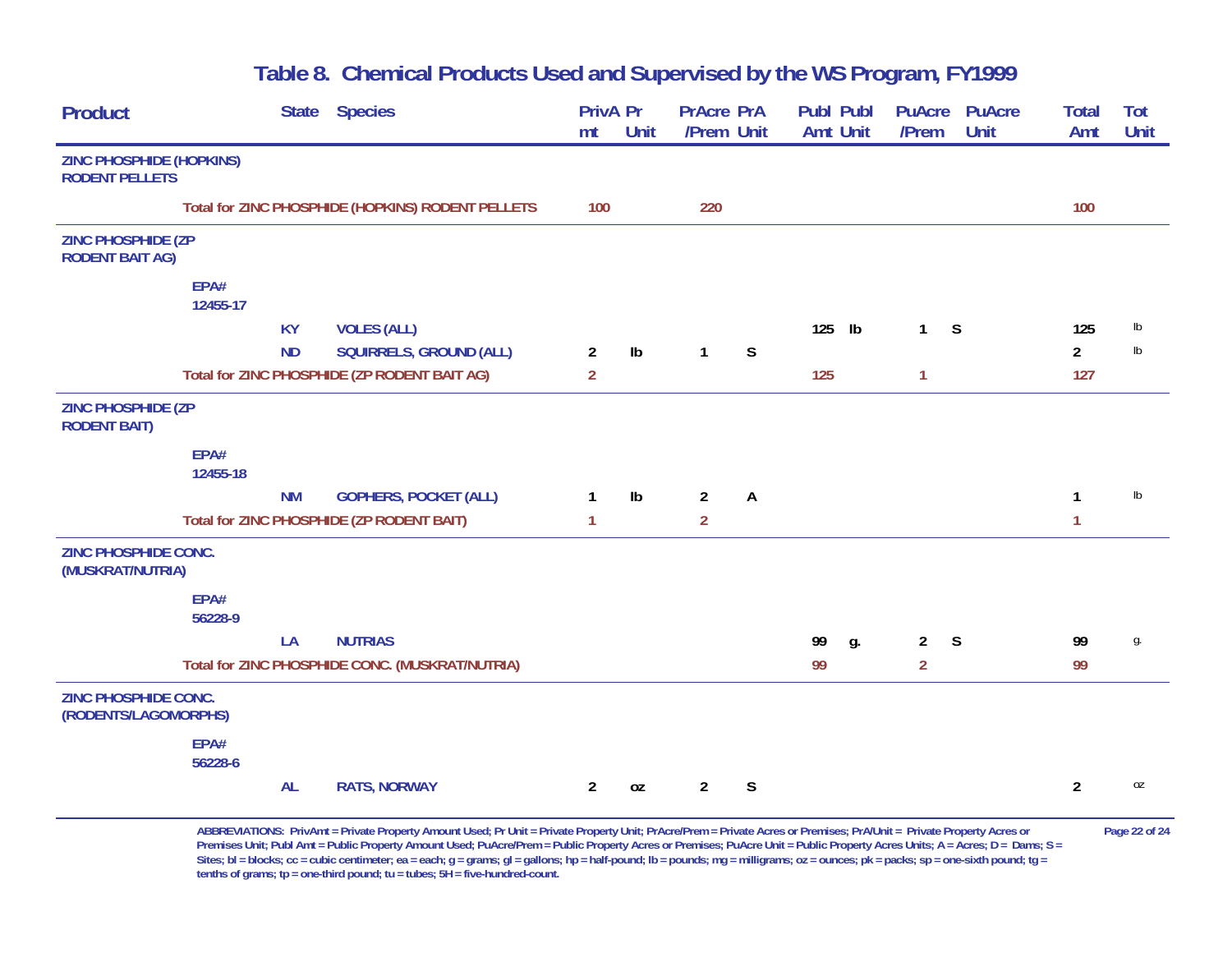| <b>Product</b>                                        |                  | <b>State</b> | <b>Species</b>                                        | <b>PrivA Pr</b> |               | <b>PrAcre PrA</b> |              | <b>Publ Publ</b> |              | <b>PuAcre</b>  | <b>PuAcre</b> | <b>Total</b> | Tot           |
|-------------------------------------------------------|------------------|--------------|-------------------------------------------------------|-----------------|---------------|-------------------|--------------|------------------|--------------|----------------|---------------|--------------|---------------|
|                                                       |                  |              |                                                       | mt              | Unit          | /Prem Unit        |              | <b>Amt Unit</b>  |              | /Prem          | Unit          | Amt          | Unit          |
| ZINC PHOSPHIDE CONC.<br>(RODENTS/LAGOMORPHS)          |                  |              |                                                       |                 |               |                   |              |                  |              |                |               |              |               |
|                                                       |                  | ID           | <b>MARMOTS/WOODCHUCKS (ALL)</b>                       | 61              | 0Z            | 40                | S            |                  |              |                |               | 61           | 0Z            |
|                                                       |                  |              | SQUIRRELS, GROUND (ALL)                               | $\mathbf{1}$    | 0Z            | $\mathbf{1}$      | $\mathsf{S}$ |                  |              |                |               | 1            | 0Z            |
|                                                       |                  | <b>KY</b>    | <b>VOLES (ALL)</b>                                    |                 |               |                   |              | 15               | 0Z           | 3              | S             | 15           | 0Z            |
|                                                       |                  | OH           | <b>MARMOTS/WOODCHUCKS (ALL)</b>                       |                 |               |                   |              | 1                | 0Z           | $\mathbf{1}$   | S             | 1            | 0Z            |
|                                                       |                  | <b>OR</b>    | <b>MARMOTS/WOODCHUCKS (ALL)</b>                       | 8               | 0Z            | $\overline{2}$    | $\mathsf S$  |                  |              |                |               | 8            | 0Z            |
|                                                       |                  | <b>TX</b>    | <b>MICE, HOUSE</b>                                    | 3               | 0Z            | 2                 | $\mathsf S$  |                  |              |                |               | 3            | 0Z            |
|                                                       |                  |              | <b>MICE/RATS (MIXED)</b>                              | 30              | 0Z            | 9                 | $\mathsf S$  |                  |              |                |               | 30           | 0Z            |
|                                                       |                  |              | <b>NUTRIAS</b>                                        | 6               | <b>OZ</b>     | 3                 | $\mathsf S$  |                  |              |                |               | 6            | 0Z            |
|                                                       |                  |              | <b>RATS, BLACK (ROOF)</b>                             | 3               | 0Z            | 3                 | S            |                  |              |                |               | 3            | 0Z            |
|                                                       |                  | <b>TN</b>    | <b>RATS, NORWAY</b>                                   |                 |               |                   |              | 2                | 0Z           | $\overline{2}$ | S             | 2            | 0Z            |
|                                                       |                  | <b>TX</b>    | SQUIRRELS, GROUND (ALL)                               | 15              | 0Z            | 15                | S            | 16               | 0Z           | 15             | S             | 31           | 0Z            |
|                                                       |                  | <b>TN</b>    | <b>VOLES (ALL)</b>                                    | 1               | 0Z            | $\mathbf{1}$      | S            |                  |              |                |               | $\mathbf{1}$ | 0Z            |
|                                                       |                  | <b>VA</b>    | <b>MICE/RATS (MIXED)</b>                              | 20              | <b>OZ</b>     | 36                | S            |                  |              |                |               | 20           | 0Z            |
|                                                       |                  |              | Total for ZINC PHOSPHIDE CONC. (RODENTS/LAGOMORPHS)   | 150             |               | $\overline{2}$    |              | 34               |              | 21             |               | 184          |               |
| <b>ZINC PHOSPHIDE OAT BAIT</b><br>(HACCO RODENT BAIT) |                  |              |                                                       |                 |               |                   |              |                  |              |                |               |              |               |
|                                                       | EPA#<br>61282-14 |              |                                                       |                 |               |                   |              |                  |              |                |               |              |               |
|                                                       |                  | <b>KY</b>    | <b>VOLES (ALL)</b>                                    |                 |               |                   |              | 225              | $\mathsf{I}$ | $\overline{2}$ | S             | 225          | $\mathsf{lb}$ |
|                                                       |                  |              | Total for ZINC PHOSPHIDE OAT BAIT (HACCO RODENT BAIT) |                 |               |                   |              | 225              |              | $\overline{2}$ |               | 225          |               |
| <b>ZINC PHOSPHIDE OATS</b><br>(P.DOG)                 |                  |              |                                                       |                 |               |                   |              |                  |              |                |               |              |               |
|                                                       | EPA#<br>56228-14 |              |                                                       |                 |               |                   |              |                  |              |                |               |              |               |
|                                                       |                  | <b>AZ</b>    | <b>PRAIRIE DOGS, z-(OTHER)</b>                        | 266             | $\mathsf{lb}$ | 399               | A            |                  |              |                |               | 266          | lb            |
|                                                       |                  | <b>TX</b>    | PRAIRIE DOGS, BLACK-TAILED                            | 20              | $\mathsf{lb}$ | $\overline{2}$    | S            |                  |              |                |               | 20           | lb            |

ABBREVIATIONS: PrivAmt = Private Property Amount Used; Pr Unit = Private Property Unit; PrAcre/Prem = Private Acres or Premises; PrA/Unit = Private Property Acres or Page 23 of 24 Premises Unit; Publ Amt = Public Property Amount Used; PuAcre/Prem = Public Property Acres or Premises; PuAcre Unit = Public Property Acres Units; A = Acres; D = Dams; S = Sites; bl = blocks; cc = cubic centimeter; ea = each; g = grams; gl = gallons; hp = half-pound; lb = pounds; mg = milligrams; oz = ounces; pk = packs; sp = one-sixth pound; tg = **tenths of grams; tp = one-third pound; tu = tubes; 5H = five-hundred-count.**